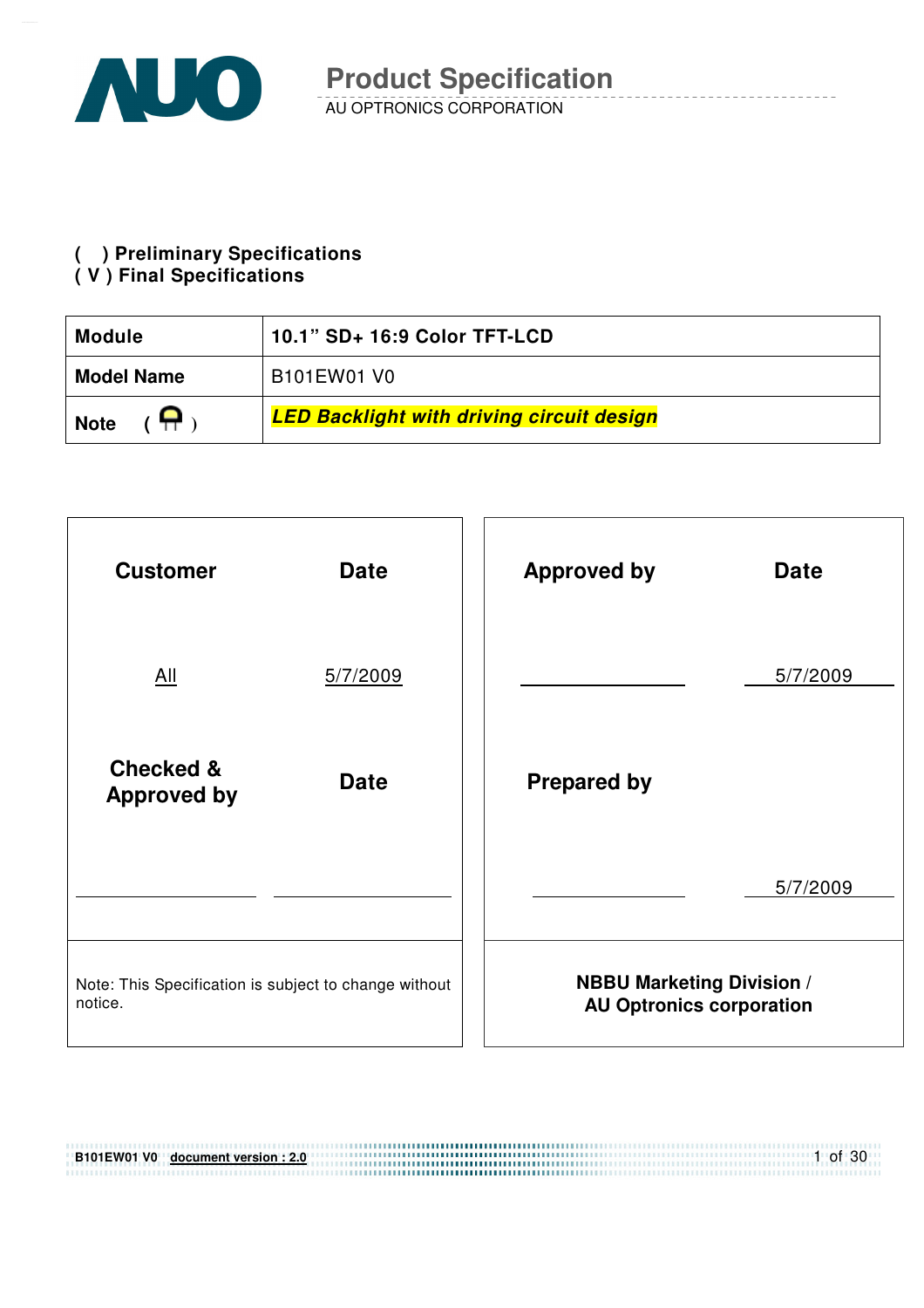

# **Product Specification**<br>AU OPTRONICS CORPORATION

# Contents

B101EW01 V0 document version : 2.0  $2$  of 30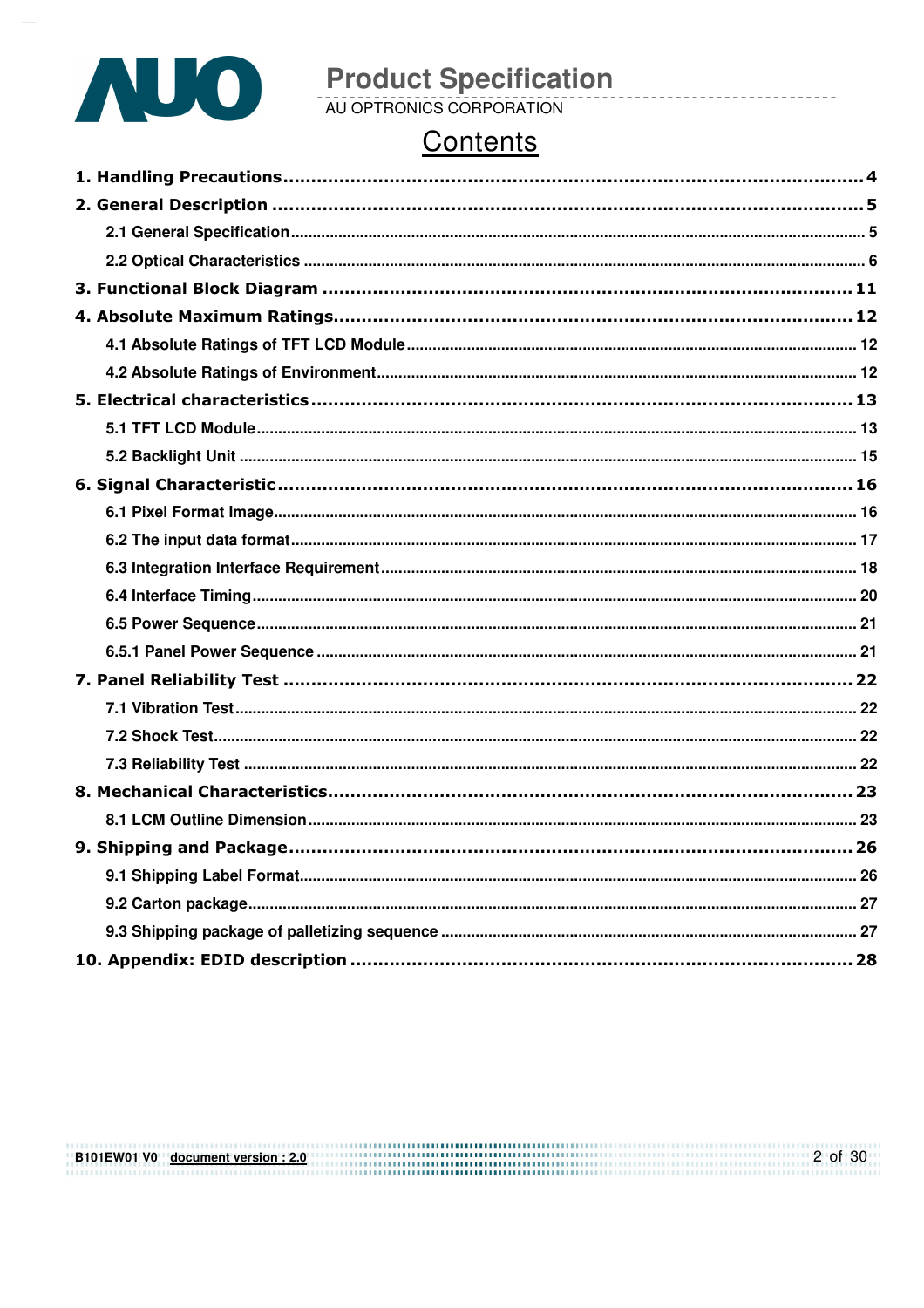

AU OPTRONICS CORPORATION

# **Record of Revision**

| Version and Date Page<br>Old description |                                    |                                    | <b>New Description</b>        | Remark |
|------------------------------------------|------------------------------------|------------------------------------|-------------------------------|--------|
| 0.1 2008/12/29                           | All                                | <b>IFirst Edition for Customer</b> |                               |        |
| 1.0 2008/3/27                            | All                                | <b>Final Edition</b>               |                               |        |
| 2.0 2009/05/07                           | 26<br>HW control table [Radium IC] |                                    | HW control table [Novatek IC] |        |
|                                          | 27                                 | Carton Package (1 layer)           | Carton Package (2 layer)      |        |
|                                          |                                    |                                    |                               |        |
|                                          |                                    |                                    |                               |        |
|                                          |                                    |                                    |                               |        |
|                                          |                                    |                                    |                               |        |
|                                          |                                    |                                    |                               |        |

| B101EW01 V0 document version: 2.0 | 3 of 30 |
|-----------------------------------|---------|
|                                   |         |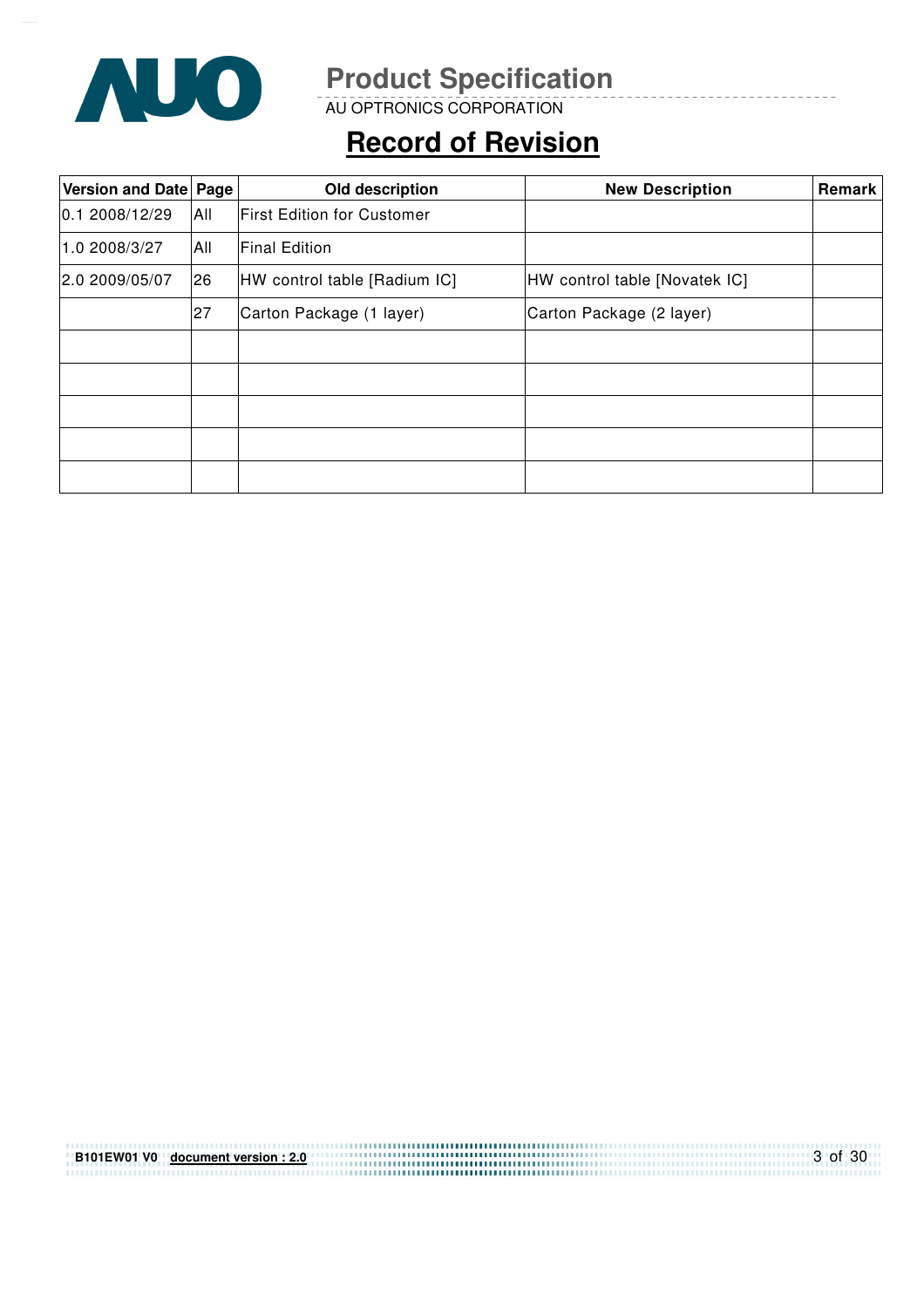

AU OPTRONICS CORPORATION

### **1. Handling Precautions**

- 1) Since front polarizer is easily damaged, pay attention not to scratch it.
- 2) Be sure to turn off power supply when inserting or disconnecting from input connector.
- 3) Wipe off water drop immediately. Long contact with water may cause discoloration or spots.
- 4) When the panel surface is soiled, wipe it with absorbent cotton or other soft cloth.
- 5) Since the panel is made of glass, it may break or crack if dropped or bumped on hard surface.
- 6) Since CMOS LSI is used in this module, take care of static electricity and insure human earth when handling.
- 7) Do not open nor modify the Module Assembly.
- 8) Do not press the reflector sheet at the back of the module to any directions.
- 9) At the insertion or removal of the Signal Interface Connector, be sure not to rotate nor tilt the Interface Connector of the TFT Module.
- 11) After installation of the TFT Module into an enclosure (Notebook PC Bezel, for example), do not twist nor bend the TFT Module even momentary. At designing the enclosure, it should be taken into consideration that no bending/twisting forces are applied to the TFT Module from outside. Otherwise the TFT Module may be damaged.
- 12) Small amount of materials having no flammability grade is used in the LCD module. The LCD module should be supplied by power complied with requirements of Limited Power Source (IEC60950 or UL1950), or be applied exemption.
- 13) Disconnecting power supply before handling LCD modules, it can prevent electric shock, DO NOT TOUCH the electrode parts, cables, connectors and LED circuit part of TFT module that a LED light bar build in as a light source of back light unit. It can prevent electrostatic breakdown.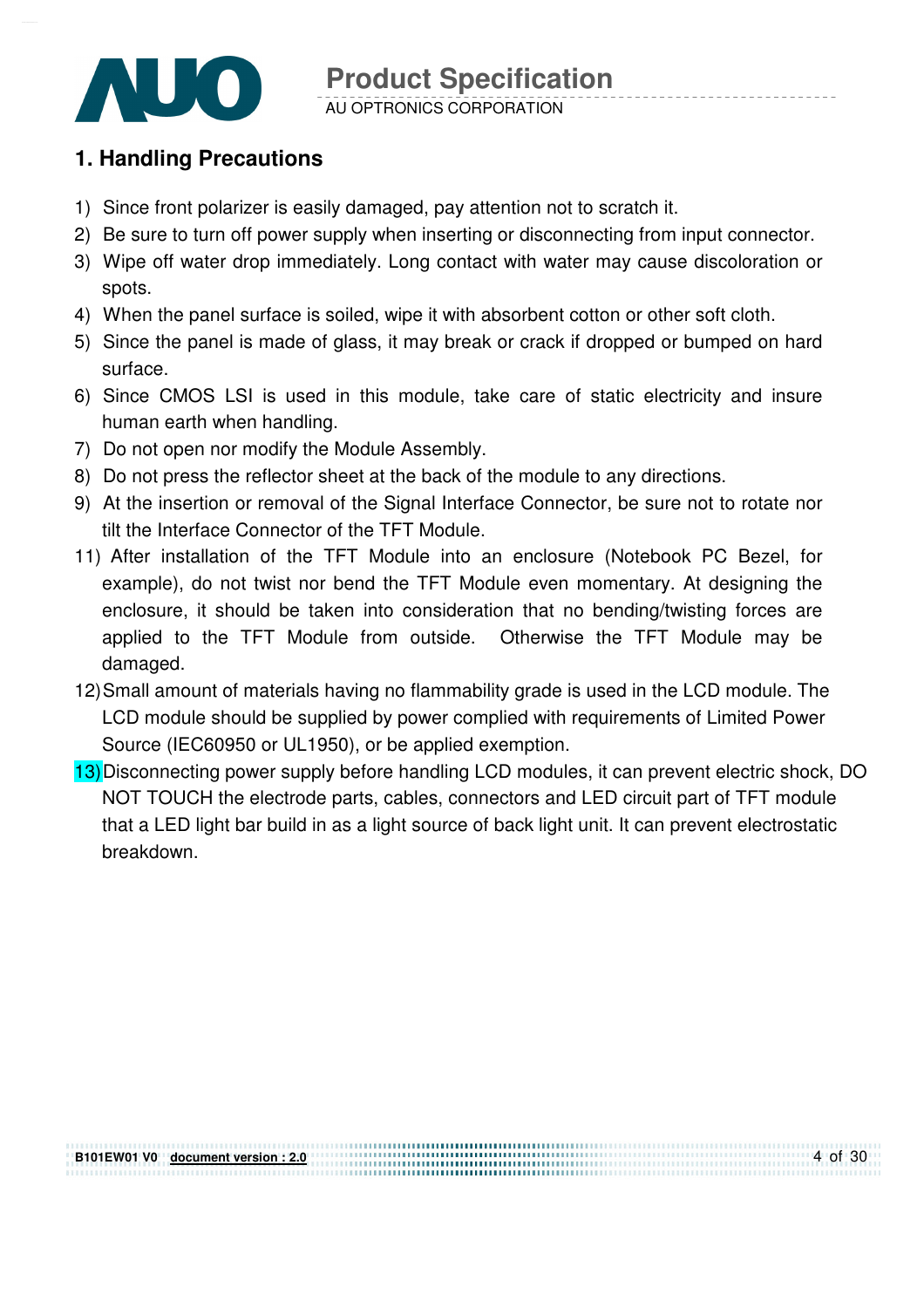

AU OPTRONICS CORPORATION

### **2. General Description**

B101EW01 V0 is a Color Active Matrix Liquid Crystal Display composed of a TFT LCD panel, a driver circuit, and LED backlight system. The screen format is intended to support 1280(H) x 720(V) screen and 262k colors (RGB 6-bits data driver) with LED backlight driving circuit. All input signals are LVDS interface compatible.

B101EW01 V0 is designed for a display unit of notebook style personal computer and industrial machine.

### **2.1 General Specification**

The following items are characteristics summary on the table at 25  $\degree$ C condition:

| <b>Items</b>                                        | <b>Unit</b>          | <b>Specifications</b>                 |                |                          |                |  |
|-----------------------------------------------------|----------------------|---------------------------------------|----------------|--------------------------|----------------|--|
| Screen Diagonal                                     | [mm]                 |                                       | 255.54(10.1W") |                          |                |  |
| <b>Active Area</b>                                  | [mm]                 | 222.72(H) X 125.28(V)                 |                |                          |                |  |
| Pixels H x V                                        |                      | 1280x3(RGB) x 720                     |                |                          |                |  |
| <b>Pixel Pitch</b>                                  | [mm]                 | $0.1740$ (H) x $0.1740$ (V)           |                |                          |                |  |
| <b>Pixel Arrangement</b>                            |                      | R.G.B. Vertical Stripe                |                |                          |                |  |
| Display Mode                                        |                      | Normally White                        |                |                          |                |  |
| <b>White Luminance</b><br>Note: ILED is LED current | [cd/m <sup>2</sup> ] | 180 typ<br>(Note1)                    |                |                          |                |  |
| Luminance Uniformity (5P)                           |                      | $1.25$ max                            |                |                          |                |  |
| <b>Contrast Ratio</b>                               |                      | 500 typ                               |                |                          |                |  |
| <b>Response Time</b>                                | [ms]                 | 16 typ                                |                |                          |                |  |
| Nominal Input Voltage VDD                           | [Volt]               | $+3.3$ typ.                           |                |                          |                |  |
| <b>Power Consumption</b>                            | [Watt]               | Typ                                   | Max            | <b>Note</b>              |                |  |
|                                                     |                      | 2.7W                                  | 2.9W           | Type $I$ , $V_{in}$ =12V |                |  |
|                                                     |                      | Type I, $V_{in} = 5V$<br>3.1W<br>3.3W |                |                          |                |  |
|                                                     |                      |                                       |                |                          |                |  |
| Weight                                              | [Grams]              | 175 max.                              |                |                          |                |  |
| <b>Physical Size</b>                                | [mm]                 |                                       |                | W                        | T              |  |
| (w/ bracket & PCBA)                                 |                      | Max                                   | 243.5          | 147.0                    | 3.6            |  |
|                                                     |                      | <b>Typical</b>                        | 243.0          | 146.5                    |                |  |
|                                                     |                      | Min                                   | 242.5          | 146.0                    | $\blacksquare$ |  |
| <b>Electrical Interface</b>                         |                      | 1 channel LVDS                        |                |                          |                |  |

**B101EW01 V0 document version : 2.0**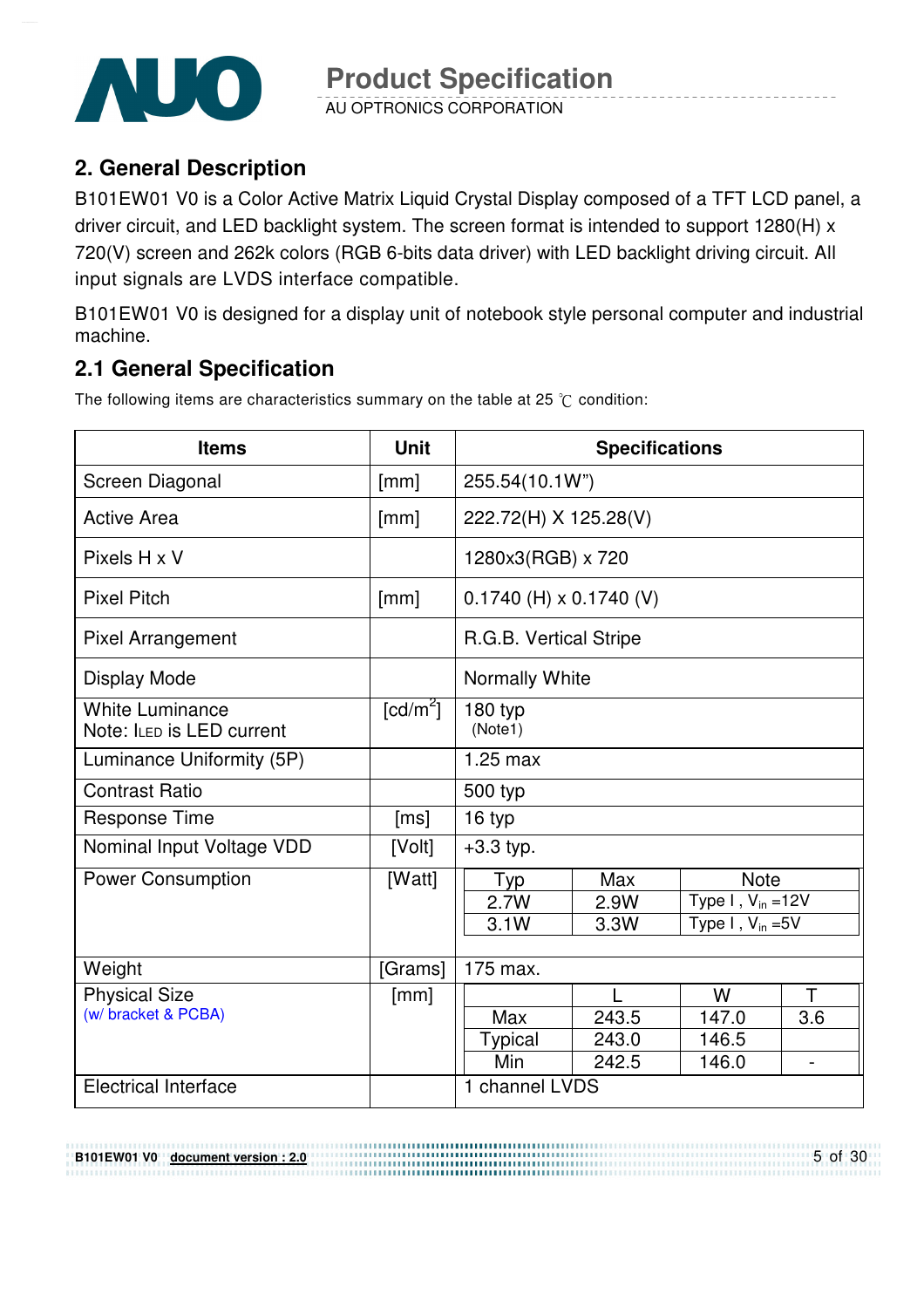

AU OPTRONICS CORPORATION

| <b>Glass Thickness</b>   | $\lceil mm \rceil$              | 0.5                     |
|--------------------------|---------------------------------|-------------------------|
| <b>Surface Treatment</b> |                                 | Glare                   |
| <b>Support Color</b>     |                                 | 262K colors (RGB 6-bit) |
| <b>Temperature Range</b> |                                 |                         |
| Operating                | $\rm \left[^{^{\circ}C}\right]$ | 0 to $+50$              |
| Storage (Non-Operating)  |                                 | $-20$ to $+60$          |
| <b>RoHS Compliance</b>   |                                 | <b>RoHS Compliance</b>  |
|                          |                                 |                         |

#### **2.2 Optical Characteristics**

**B101EW01 V0 document version : 2.0**

The optical characteristics are measured under stable conditions at 25 $\degree$  (Room Temperature) :

| Item                                                |              | <b>Symbol</b>            | <b>Conditions</b>                            | Min.           | Typ.                    | Max.           | <b>Unit</b>     | <b>Note</b>    |  |
|-----------------------------------------------------|--------------|--------------------------|----------------------------------------------|----------------|-------------------------|----------------|-----------------|----------------|--|
| <b>White Luminance</b><br>ILED=20mA                 |              |                          | 5 points average                             | 153            | 180                     | $\blacksquare$ | $\text{cd/m}^2$ | 1, 4, 5        |  |
|                                                     |              | $\theta$ R<br>$\theta$ L | Horizontal<br>(Right)<br>$CR = 10$<br>(Left) | 40<br>40       | 45<br>45                | $\blacksquare$ | degree          |                |  |
| <b>Viewing Angle</b>                                |              | $\phi$ н<br>$\phi_L$     | Vertical<br>(Upper)<br>$CR = 10$<br>(Lower)  | 10<br>30       | 15<br>35                | $\blacksquare$ |                 | 4, 9           |  |
| Luminance<br><b>Uniformity</b>                      |              | $\delta$ <sub>5P</sub>   | 5 Points                                     | $\blacksquare$ | $\blacksquare$          | 1.25           |                 | 1, 3, 4        |  |
| Luminance<br><b>Uniformity</b>                      |              | $\delta$ 13P             | 13 Points                                    | $\blacksquare$ | Ξ.                      | 1.60           |                 | 2, 3, 4        |  |
| <b>Contrast Ratio</b>                               |              | <b>CR</b>                |                                              | 400            | 500                     | $\blacksquare$ |                 | 4, 6           |  |
| <b>Cross talk</b>                                   |              | $\frac{1}{2}$            |                                              |                |                         | 4              |                 | 4, 7           |  |
|                                                     |              | $T_{r}$                  | Rising                                       | $\blacksquare$ | 12                      |                |                 |                |  |
| <b>Response Time</b>                                |              | $T_f$                    | Falling                                      |                | $\overline{\mathbf{4}}$ | ۰              | msec            | 4, 8           |  |
|                                                     |              | $T_{\rm RT}$             | $Rising + Falling$                           |                | 16                      |                |                 |                |  |
| <b>Red</b>                                          |              | <b>Rx</b>                |                                              | 0.551          | 0.581                   | 0.611          |                 |                |  |
|                                                     |              | <b>Ry</b>                |                                              | 0.307          | 0.337                   | 0.367          |                 |                |  |
|                                                     | <b>Green</b> | Gx                       |                                              | 0.302          | 0.332                   | 0.362          |                 |                |  |
| Color /<br><b>Chromaticity</b><br><b>Coodinates</b> |              | Gy                       |                                              | 0.545          | 0.575                   | 0.605          |                 |                |  |
|                                                     | <b>Blue</b>  | <b>Bx</b>                | <b>CIE 1931</b>                              | 0.130          | 0.160                   | 0.190          |                 | $\overline{4}$ |  |
|                                                     |              | <b>By</b>                |                                              | 0.108          | 0.138                   | 0.168          |                 |                |  |
|                                                     |              | <b>Wx</b>                |                                              | 0.283          | 0.313                   | 0.343          |                 |                |  |
|                                                     | <b>White</b> | Wy                       |                                              | 0.299          | 0.329                   | 0.359          |                 |                |  |
| <b>NTSC</b>                                         |              | $\%$                     |                                              | $\blacksquare$ | 45                      | $\blacksquare$ |                 |                |  |

6 of 30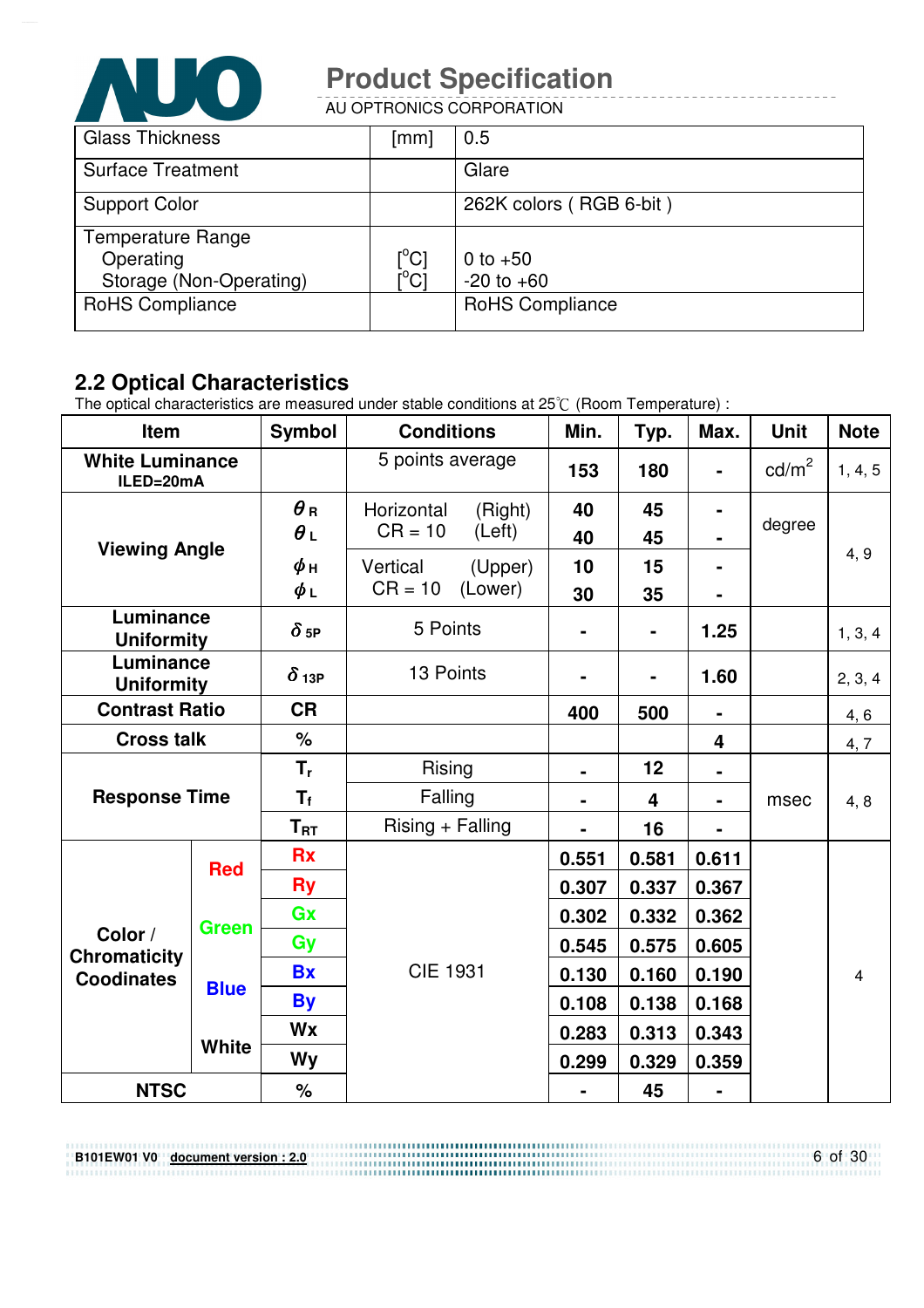

AU OPTRONICS CORPORATION

**Note 1**: 5 points position (Ref: Active area)



**Note 2**: 13 points position (Ref: Active area)



**Note 3**: The luminance uniformity of 5 or13 points is defined by dividing the maximum luminance values by the minimum test point luminance

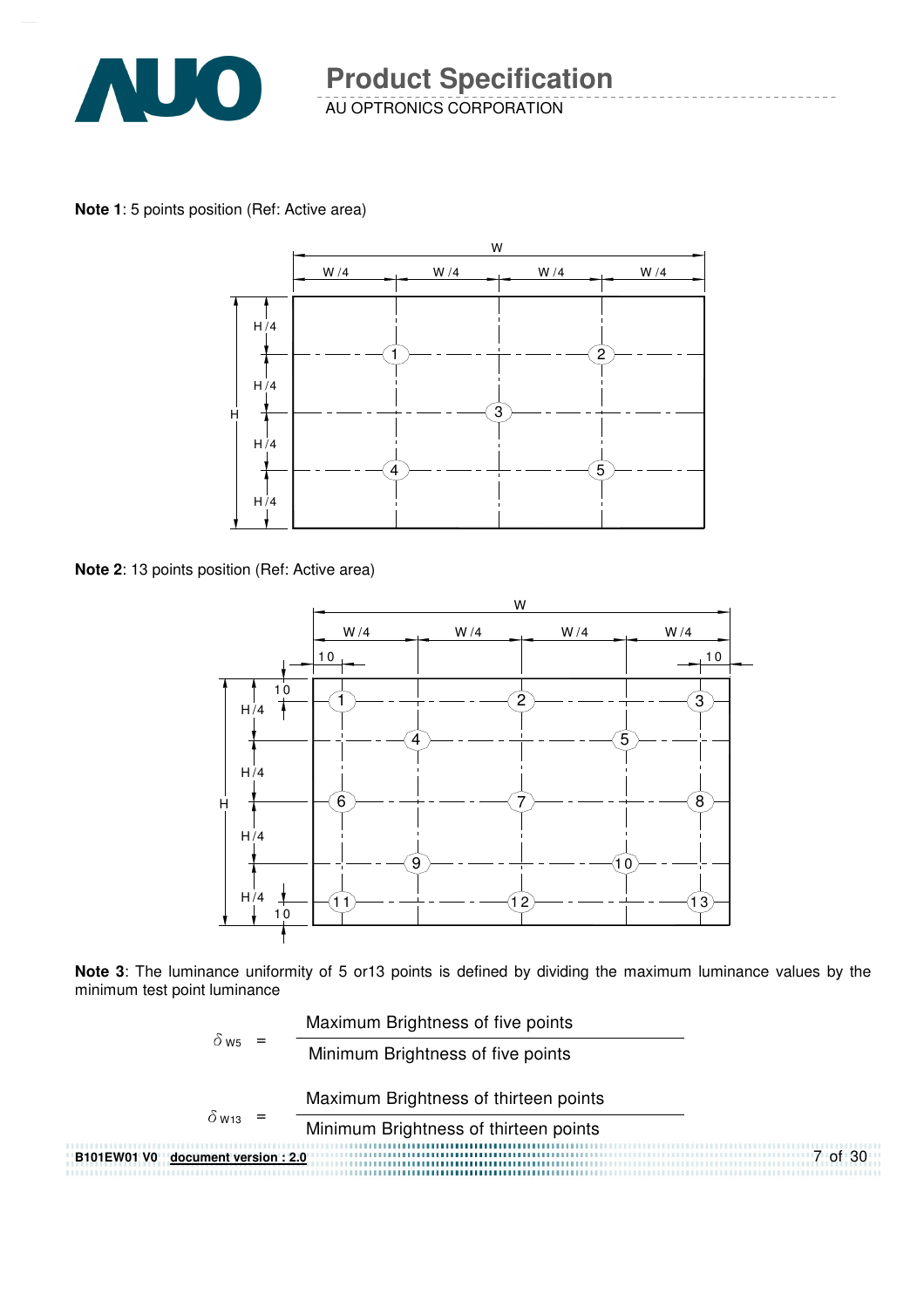

#### **Note 4**: Measurement method

The LCD module should be stabilized at given temperature for 30 minutes to avoid abrupt temperature change during measuring. In order to stabilize the luminance, the measurement should be executed after lighting Backlight for 30 minutes in a stable, windless and dark room, and it should be measured in the center of screen.



Center of the screen

**Note 5** : Definition of Average Luminance of White (Y<sub>L</sub>):

Measure the luminance of gray level 63 at 5 points  $Y_L = [L (1) + L (2) + L (3) + L (4) + L (5)] / 5$ 

L (x) is corresponding to the luminance of the point X at Figure in Note (1).

#### **Note 6** : Definition of contrast ratio:

Contrast ratio is calculated with the following formula.

Contrast ratio  $(CR)$ = Brightness on the "White" state Brightness on the "Black" state

8 of 30 **B101EW01 V0 document version : 2.0**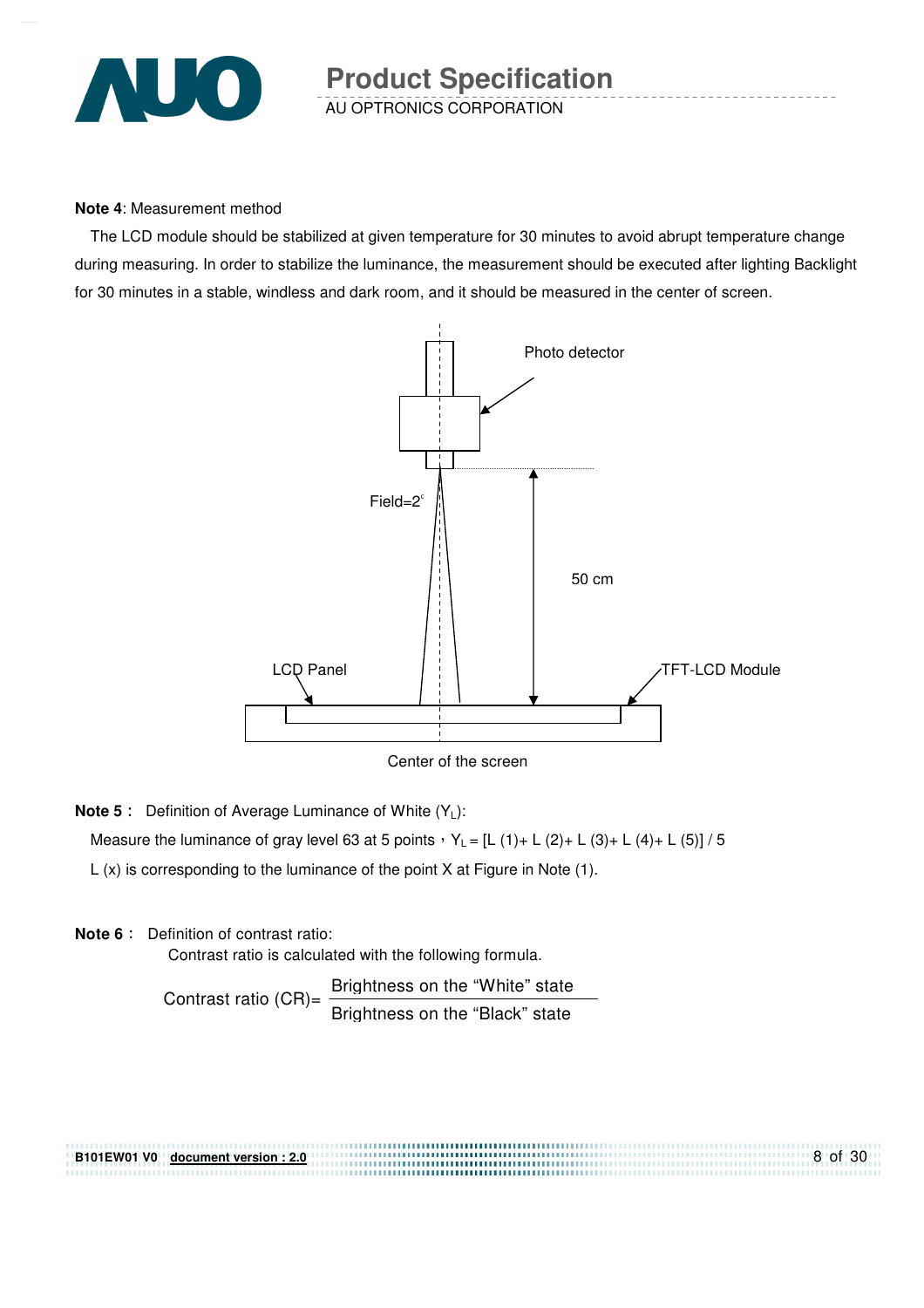

AU OPTRONICS CORPORATION

#### **Note 7** : Definition of Cross Talk (CT)

$$
CT = | Y_B - Y_A | / Y_A \times 100 (%)
$$

#### **Where**

YA = Luminance of measured location without gray level 0 pattern (cd/m2)

 $Y_B$  = Luminance of measured location with gray level 0 pattern (cd/m2)



#### **Note 8**: Definition of response time:

**B101EW01 V0 document version : 2.0**

The output signals of BM-7 or equivalent are measured when the input signals are changed from "Black" to "White" (falling time) and from "White" to "Black" (rising time), respectively. The response time interval between the 10% and 90% of amplitudes. Refer to figure as below.

9 of 30

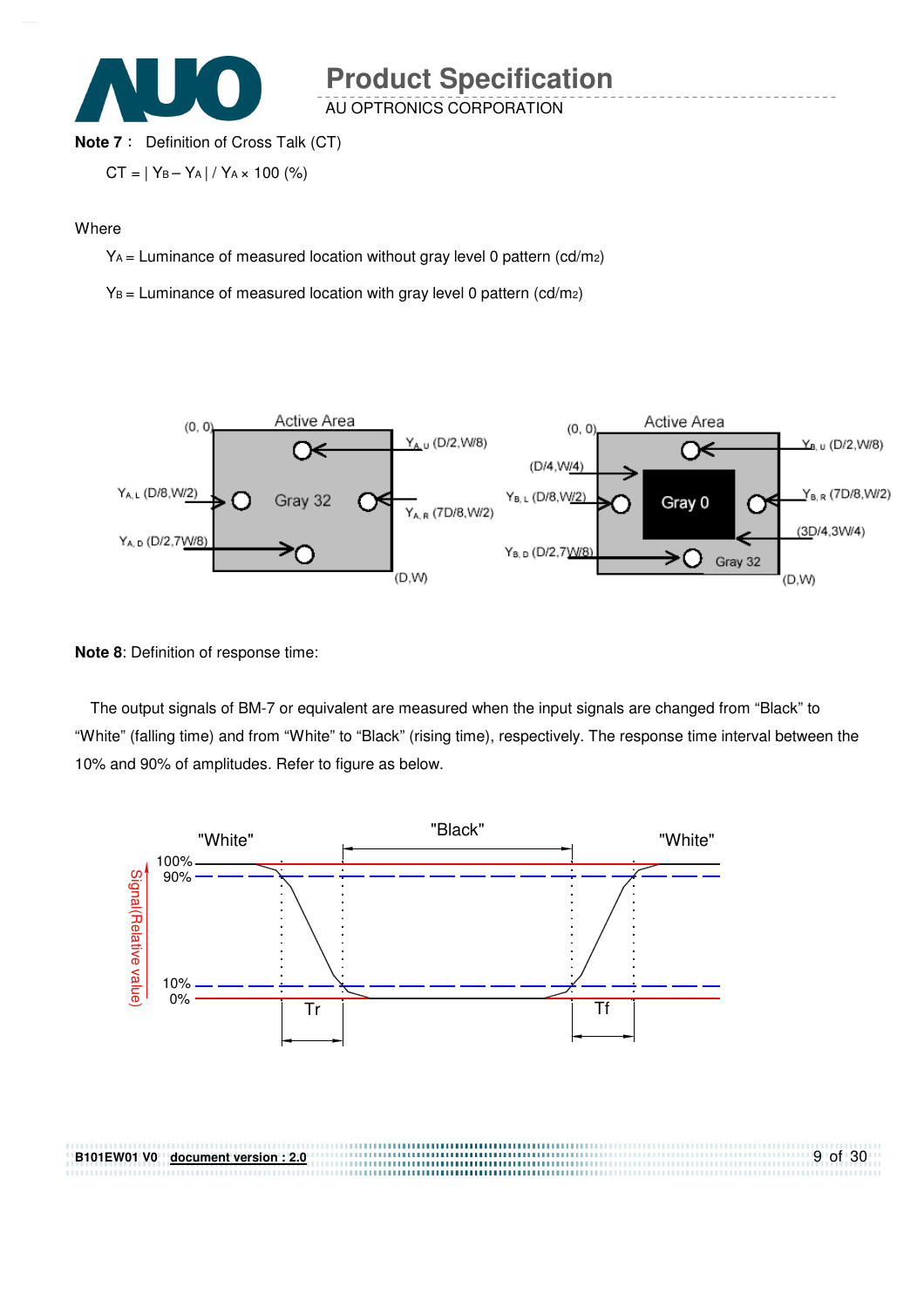

AU OPTRONICS CORPORATION

#### **Note 9**. Definition of viewing angle

Viewing angle is the measurement of contrast ratio  $\geq$  10, at the screen center, over a 180° horizontal and 180° vertical range (off-normal viewing angles). The 180° viewing angle range is broken down as follows; 90° (θ) horizontal left and right and 90° (Φ) vertical, high (up) and low (down). The measurement direction is typically perpendicular to the display surface with the screen rotated about its center to develop the desired measurement viewing angle.



| B101EW01 V0 document version: 2.0 | $10$ of 30 |
|-----------------------------------|------------|
|                                   |            |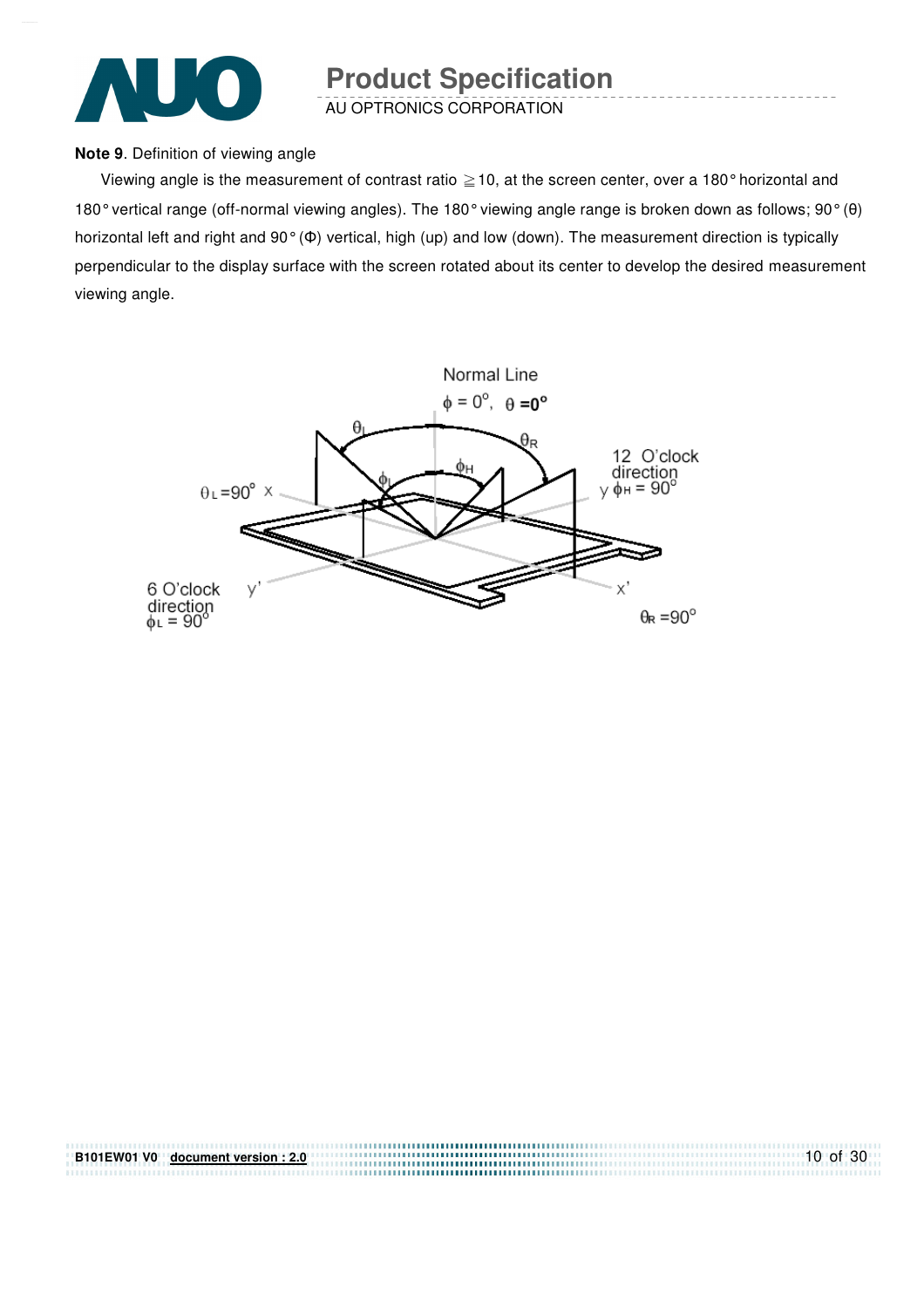

AU OPTRONICS CORPORATION

# **3. Functional Block Diagram**

The following diagram shows the functional block of the 10.1 inches wide Color TFT/LCD 40 Pin (One ch/connector Module).



| B101EW01 V0 document version: 2.0 | $11$ of 30 |
|-----------------------------------|------------|
|                                   |            |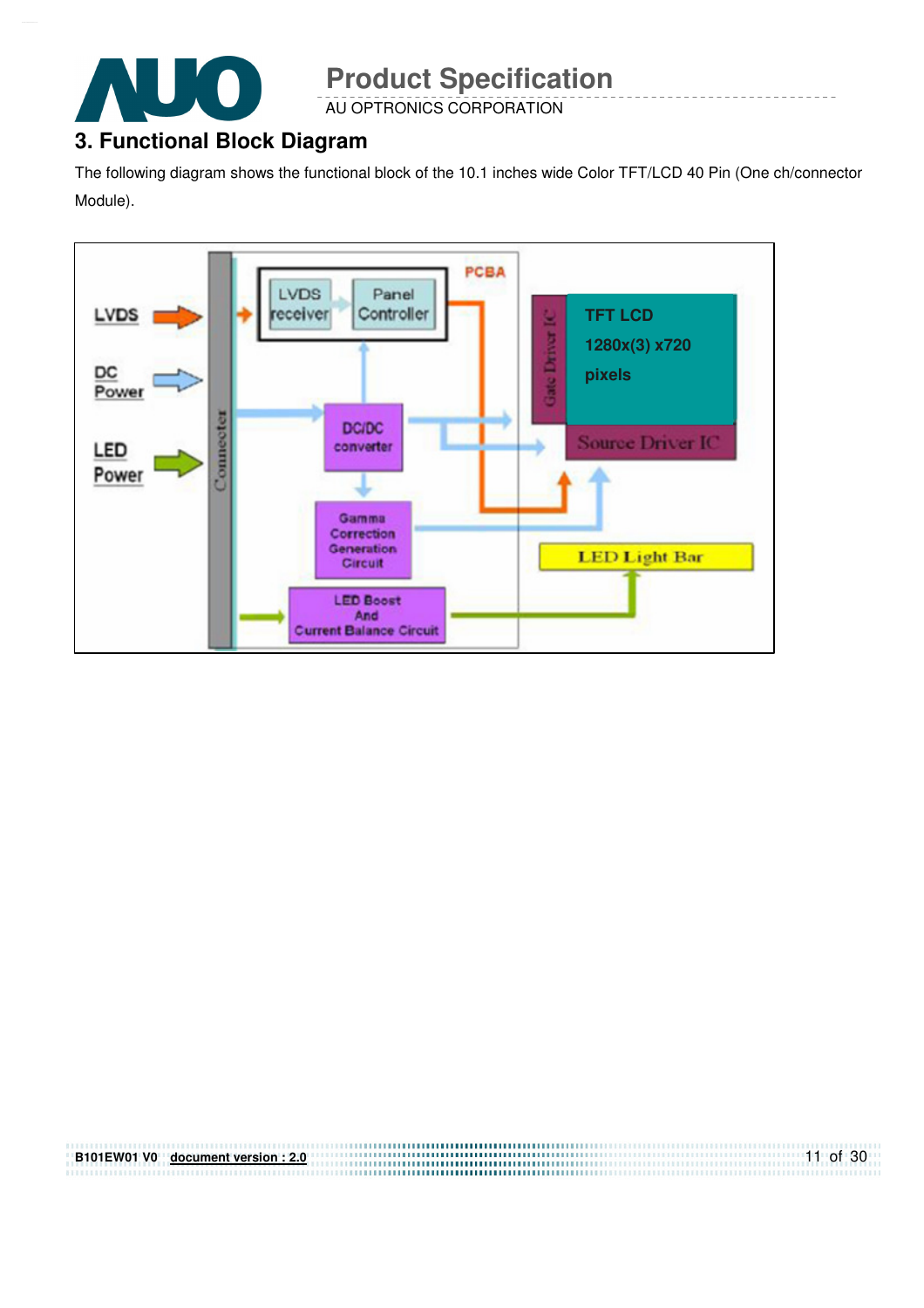

AU OPTRONICS CORPORATION

#### **4. Absolute Maximum Ratings**

An absolute maximum rating of the module is as following:

#### **4.1 Absolute Ratings of TFT LCD Module**

| Item                    | Svmbol | Min  | Max  | Unit   | <b>Conditions</b> |
|-------------------------|--------|------|------|--------|-------------------|
| Logic/LCD Drive Voltage | Vin    | ن.∪- | +4.0 | [Volt] | Note $1,2$        |

#### **4.2 Absolute Ratings of Environment**

| <b>Item</b>                  | Symbol     | Min | Max   | Unit                                    | <b>Conditions</b> |
|------------------------------|------------|-----|-------|-----------------------------------------|-------------------|
| <b>Operating Temperature</b> | TOP        |     | $+50$ | [°C]                                    | Note 4            |
| <b>Operation Humidity</b>    | <b>HOP</b> |     | 95    | [%RH]                                   | Note 4            |
| Storage Temperature          | TST        | -20 | $+60$ | $\mathsf{I}^\circ\mathsf{C} \mathsf{I}$ | Note 4            |
| <b>Storage Humidity</b>      | <b>HST</b> |     | 95    | [%RH]                                   | Note 4            |

Note 1: At Ta  $(25^{\circ}\text{C})$ 

Note 2: Permanent damage to the device may occur if exceed maximum values

Note 3: LED specification refer to section 5.2

**B101EW01 V0 document version : 2.0**

#### **Note 4: For quality performance, please refer to AUO IIS (Incoming Inspection Standard)**.



12 of 30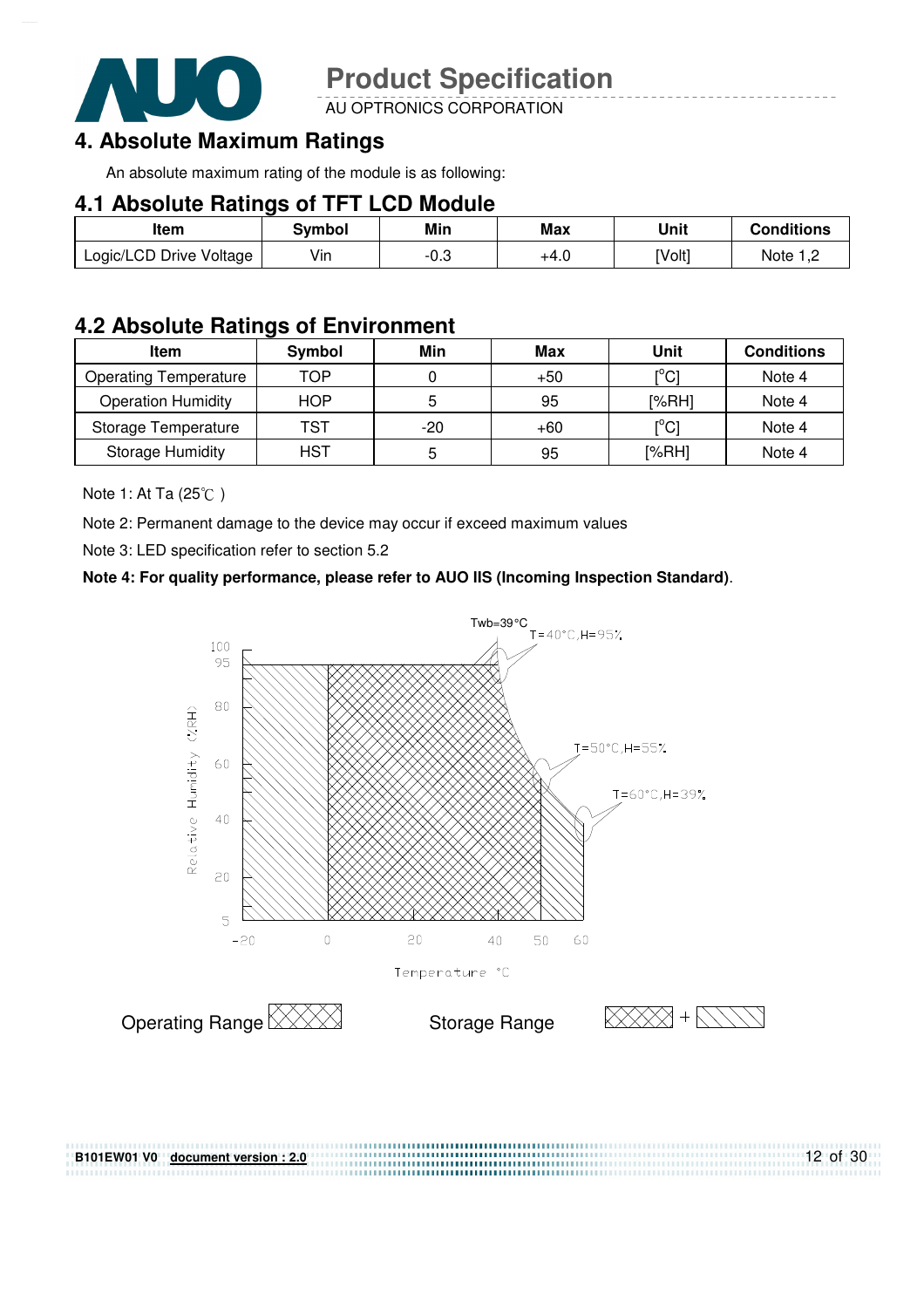AU OPTRONICS CORPORATION



### **5.1 TFT LCD Module**

#### **5.1.1 Power Specification**

Input power specifications are as follows;

| <b>Symble</b> | <b>Parameter</b>                                      | Min | <b>Typ</b>     | <b>Max</b> | <b>Unit</b>  | <b>Note</b> |
|---------------|-------------------------------------------------------|-----|----------------|------------|--------------|-------------|
| <b>VDD</b>    | Logic/LCD Drive<br>Voltage                            | 3.0 | 3.3            | 3.6        | [Volt]       |             |
| <b>PDD</b>    | <b>VDD Power</b>                                      |     | 0.7            | 0.8        | <b>[Watt</b> | Note $1/2$  |
| <b>IDD</b>    | <b>IDD Current</b>                                    |     |                | 250        | [mA]         | Note $1/2$  |
| <b>IRush</b>  | <b>Inrush Current</b>                                 |     | $\blacksquare$ | 1500       | [mA]         | Note 3      |
| <b>VDDrp</b>  | Allowable<br>Logic/LCD Drive<br><b>Ripple Voltage</b> |     | $\blacksquare$ | 100        | [mV]<br>p-p  |             |

Note 1: Maximum Measurement Condition: Black Pattern

Note 2 Typical Measurement Condition: Mosaic Pattern

Note 3: Measure Condition



13 of 30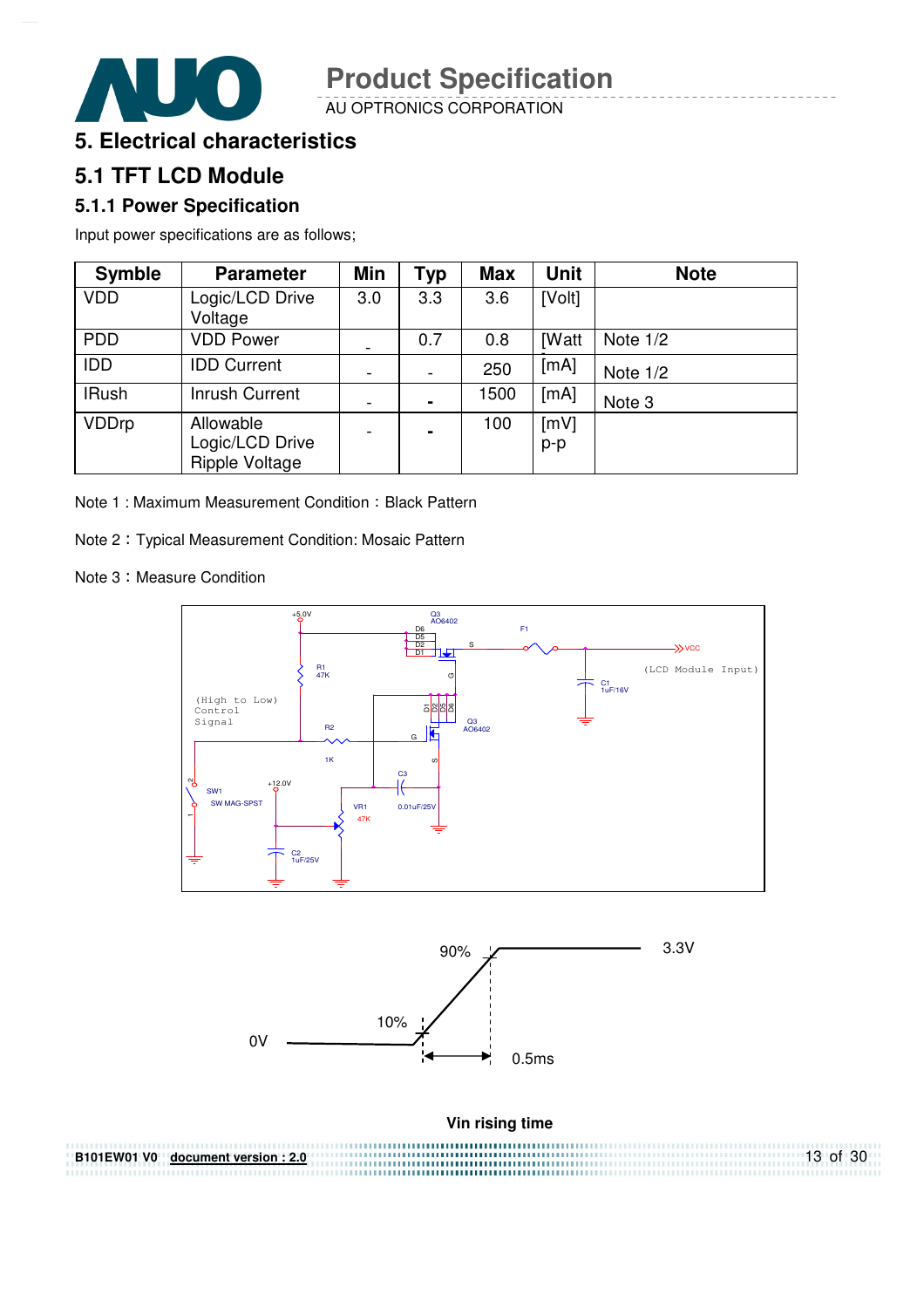

AU OPTRONICS CORPORATION

#### **5.1.2 Signal Electrical Characteristics**

Input signals shall be low or High-impedance state when VDD is off.

It is recommended to refer the specifications of SN75LVDS82DGG (Texas Instruments) in detail.

Signal electrical characteristics are as follows;

| <b>Parameter</b>           | <b>Condition</b>                                 | Min    | <b>Max</b> | <b>Unit</b> |
|----------------------------|--------------------------------------------------|--------|------------|-------------|
| $\mathsf{V}_{\mathsf{th}}$ | Differential Input High<br>Threshold (Vcm=+1.2V) |        | 100        | [mV]        |
| $\mathsf{V}_{\mathsf{tl}}$ | Differential Input Low<br>Threshold (Vcm=+1.2V)  | $-100$ |            | [mV]        |
| V <sub>ID</sub>            | Differential Input<br>Voltage                    | 100    | 600        | [mV]        |
| $\mathsf{V}_{\mathsf{cm}}$ | Differential Input<br>Common Mode Voltage        | 1.125  | 1.375      | [V]         |

Note: LVDS Signal Waveform

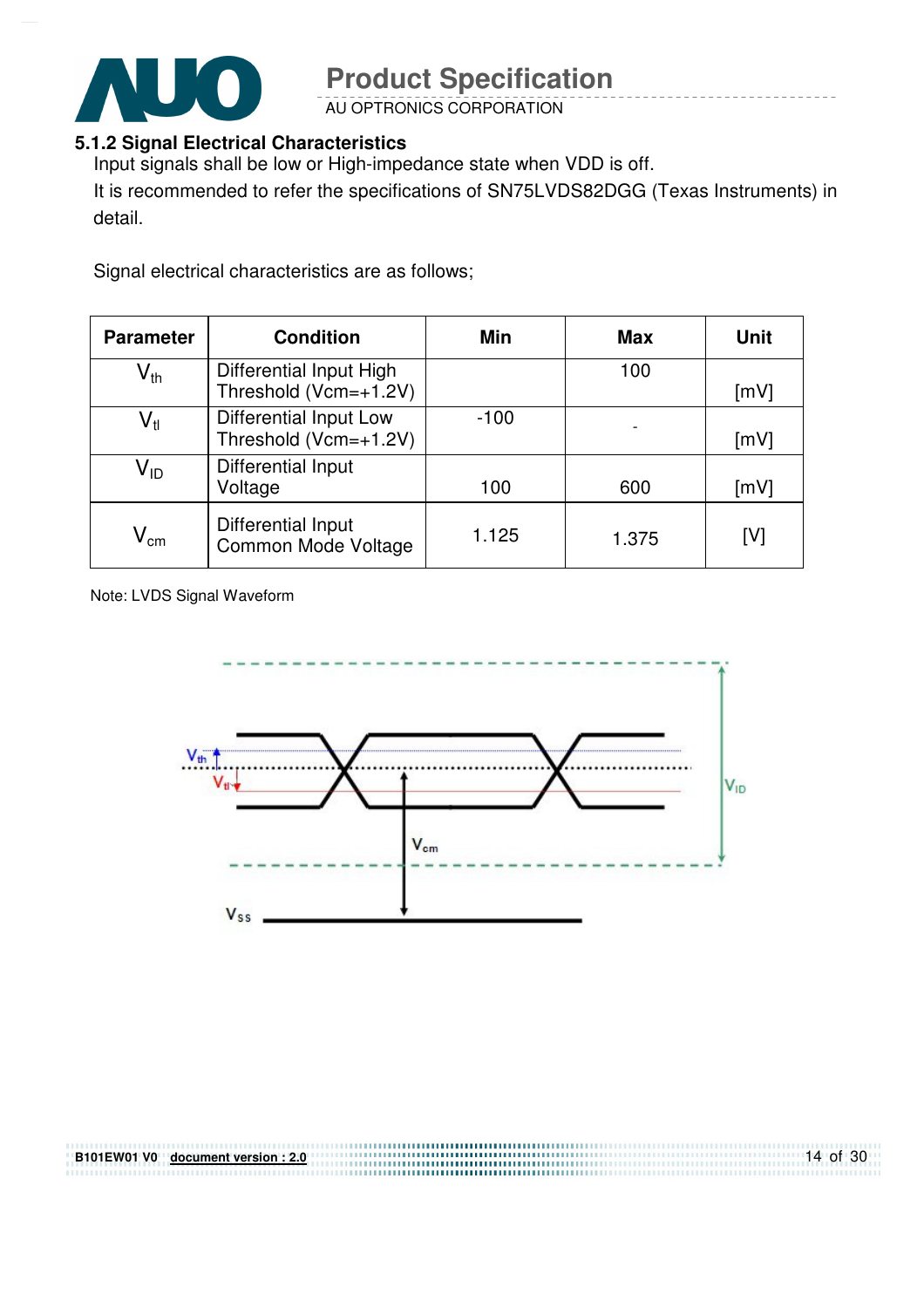

#### **5.2.1 LED characteristics**

| <b>Parameter</b>                      | Symbol      | Min    | Typ | <b>Max</b> | Units  | <b>Condition</b>                                                 |
|---------------------------------------|-------------|--------|-----|------------|--------|------------------------------------------------------------------|
| <b>Backlight Power</b><br>Consumption | <b>PLED</b> |        | 2.0 | 2.1        | [Watt] | (Ta=25℃), Note 1<br>Type $I, V_{in} = 12V$                       |
|                                       |             |        | 2.4 | 2.5        | [Watt] | $(Ta=25^\circ\text{C})$ , Note 1<br>Type II, V <sub>in</sub> =5V |
| <b>LED Life-Time</b>                  | N/A         | 12,000 |     |            | Hour   | $(Ta=25^{\circ}C)$ , Note 2                                      |
|                                       |             |        |     |            |        | $I_F=20$ mA                                                      |

**Note 1:** Calculator value for reference  $P_{LED} = VF$  (Normal Distribution) \* IF (Normal Distribution) / Efficiency

- **Note 2:** The LED life-time define as the estimated time to 50% degradation of initial luminous
- **Note 3:** This panel will support lower duty ratio at PWM conditional frequency. The PWM frequency constrain between 100 Hz to 300 Hz and a same typical 200Hz. The duty ratio support from 5% to 100%.

| <b>Parameter</b>                                                                                    | <b>Symbol</b>  | Min | <b>Typ</b>                           | <b>Max</b> | <b>Units</b>         | <b>Remark</b>                                  |
|-----------------------------------------------------------------------------------------------------|----------------|-----|--------------------------------------|------------|----------------------|------------------------------------------------|
| <b>LED Power Supply</b>                                                                             | <b>VLED</b>    | 6.0 | 12.0                                 | 21.0       | [Volt]               | Type I, Note 1                                 |
|                                                                                                     |                | 4.5 | 5                                    | 5.5        | [Volt]               | <b>Type II, Note 1</b>                         |
| <b>LED Enable Input</b><br><b>High Level</b>                                                        |                | 2.5 |                                      | 5.5        | [Volt]               |                                                |
| <b>LED Enable Input</b><br>Low Level                                                                | <b>VLED EN</b> |     |                                      | 0.8        | [Volt]               |                                                |
| <b>PWM Logic Input</b><br><b>High Level</b>                                                         | VPWM_EN        | 2.5 |                                      | 5.5        | [Volt]               |                                                |
| <b>PWM Logic Input</b><br>Low Level                                                                 |                |     |                                      | 0.8        | [Volt]               |                                                |
| <b>PWM Input Frequency</b>                                                                          | <b>FPWM</b>    | 100 |                                      | 1K         | <b>Hz</b>            |                                                |
| <b>PWM Duty Ratio</b>                                                                               | Duty           | 5   |                                      | 100        | $\frac{1}{\sqrt{2}}$ | <b>PWM Frequency</b><br>$<$ 500 Hz             |
| <b>PWM Duty Ratio</b>                                                                               | Duty           | 15  |                                      | 100        | $\frac{1}{\sqrt{2}}$ | <b>PWM Frequency</b>                           |
| <b>K</b> the transfer that the second that the contribution of the contribution of the contribution |                |     | والطارا والمستقط والمنافذة والمنافذة | 1.100      |                      | $\geq$ 500 Hz<br>$\mathbf{A}$ and $\mathbf{A}$ |

#### **5.2.2 Backlight input signal characteristics**

**B101EW01 V0 document version : 2.0**

Note 1: Type I and II is an independent of design parameter. It should be separated from system design.

..............................

15 of 30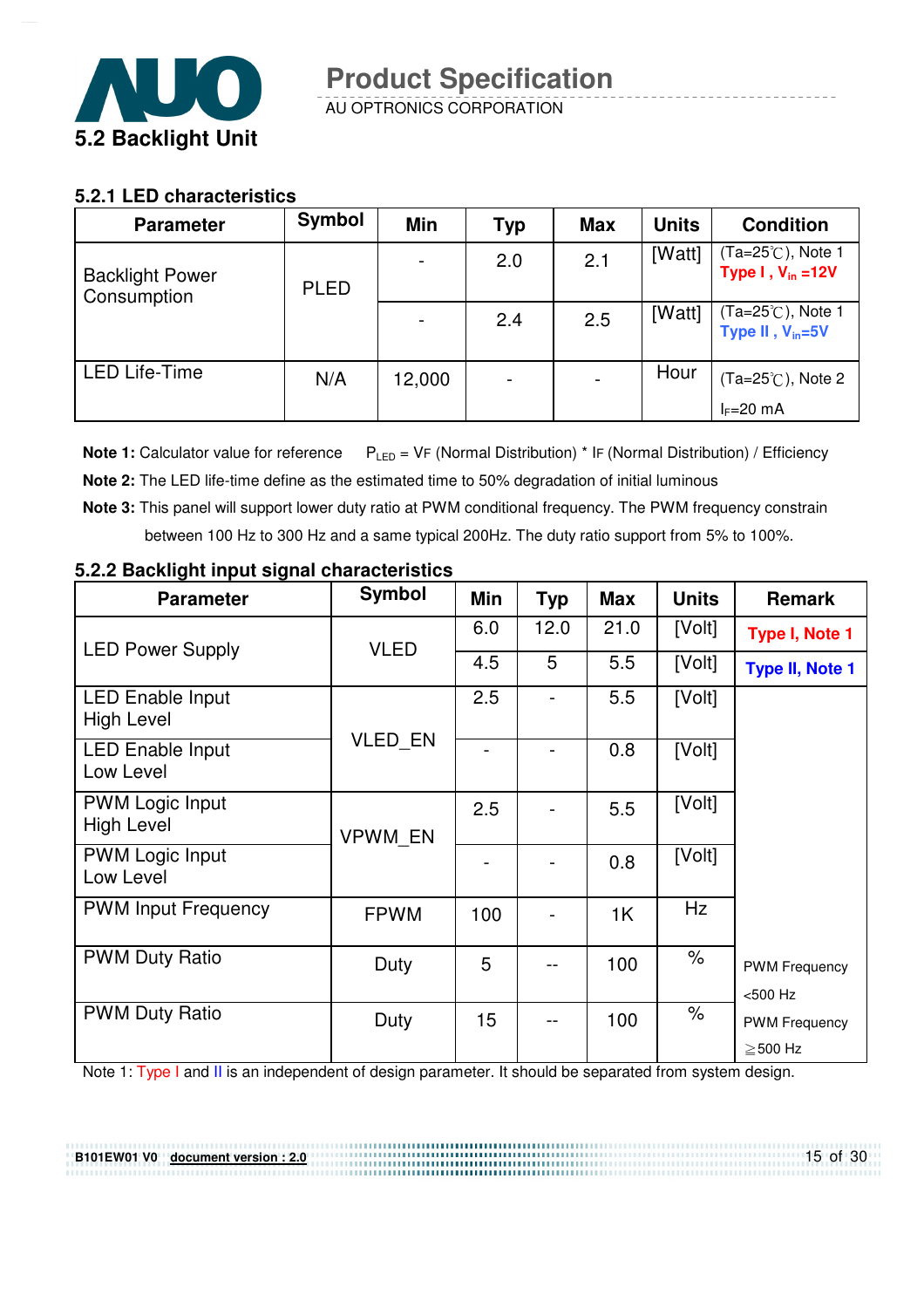

AU OPTRONICS CORPORATION **Product Specification** 

### **6. Signal Characteristic**

#### **6.1 Pixel Format Image**

Following figure shows the relationship of the input signals and LCD pixel format.



# **B101EW01 V0 document version : 2.0**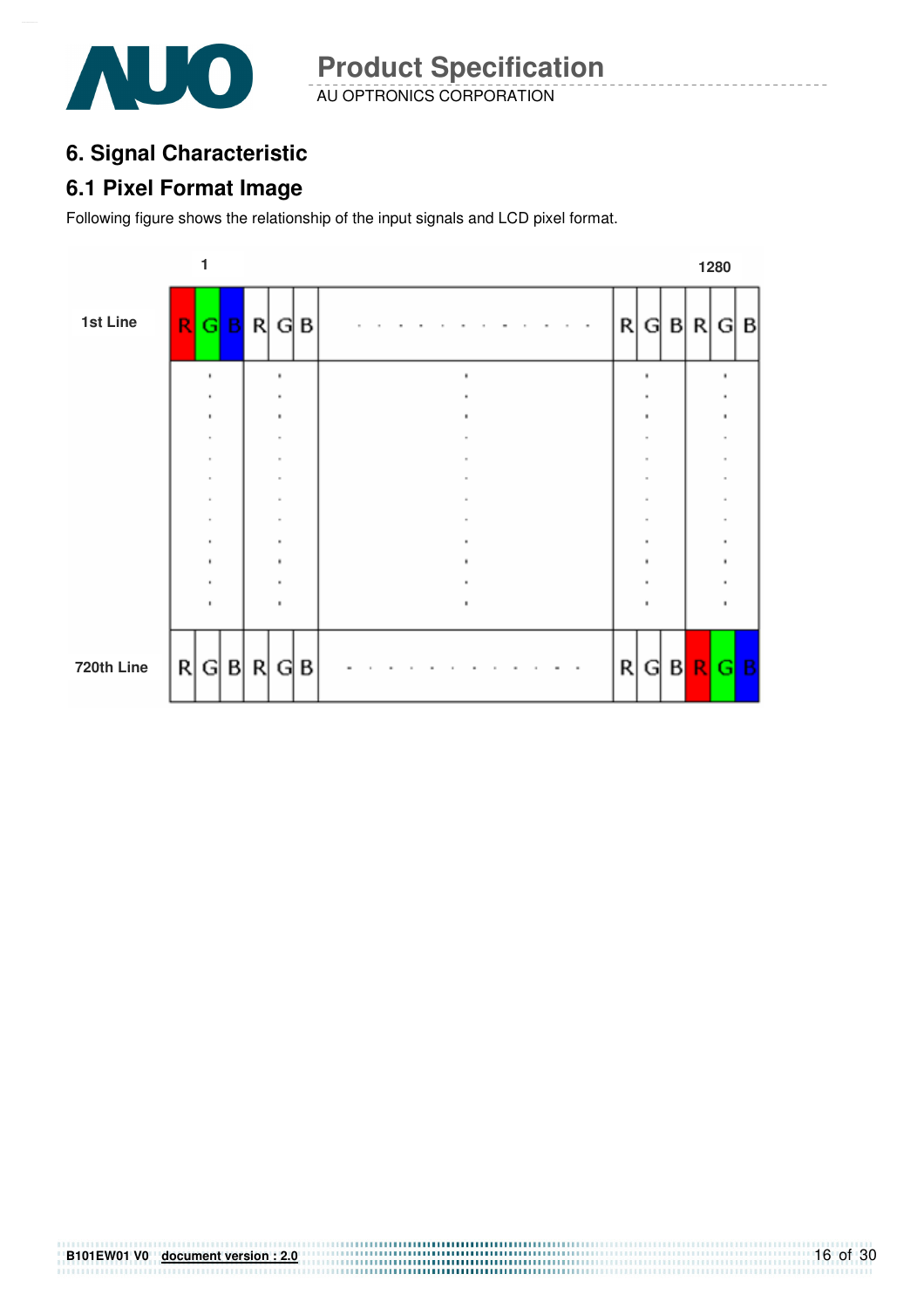

AU OPTRONICS CORPORATION

### **6.2 The input data format**



| <b>Signal Name</b>                                                                                       | <b>Description</b>                                                                                                             |                                                                                                                                                                                      |
|----------------------------------------------------------------------------------------------------------|--------------------------------------------------------------------------------------------------------------------------------|--------------------------------------------------------------------------------------------------------------------------------------------------------------------------------------|
| R <sub>5</sub><br>R <sub>4</sub><br>R <sub>3</sub>                                                       | Red Data 5 (MSB)<br>Red Data 4<br>Red Data 3                                                                                   | Red-pixel Data<br>Each red pixel's brightness data consists of<br>these 6 bits pixel data.                                                                                           |
| R <sub>2</sub>                                                                                           | Red Data 2                                                                                                                     |                                                                                                                                                                                      |
| R1<br>R <sub>0</sub>                                                                                     | Red Data 1<br>Red Data 0 (LSB)                                                                                                 |                                                                                                                                                                                      |
|                                                                                                          | Red-pixel Data                                                                                                                 |                                                                                                                                                                                      |
| G <sub>5</sub><br>G <sub>4</sub><br>G <sub>3</sub><br>G <sub>2</sub><br>G <sub>1</sub><br>G <sub>0</sub> | Green Data 5 (MSB)<br>Green Data 4<br>Green Data 3<br>Green Data 2<br>Green Data 1<br>Green Data 0 (LSB)                       | Green-pixel Data<br>Each green pixel's brightness data consists of<br>these 6 bits pixel data.                                                                                       |
|                                                                                                          | Green-pixel Data                                                                                                               |                                                                                                                                                                                      |
| <b>B5</b><br><b>B4</b><br>B <sub>3</sub><br><b>B2</b><br><b>B1</b><br>B <sub>0</sub>                     | Blue Data 5 (MSB)<br><b>Blue Data 4</b><br><b>Blue Data 3</b><br><b>Blue Data 2</b><br><b>Blue Data 1</b><br>Blue Data 0 (LSB) | <b>Blue-pixel Data</b><br>Each blue pixel's brightness data consists of<br>these 6 bits pixel data.                                                                                  |
|                                                                                                          | <b>Blue-pixel Data</b>                                                                                                         |                                                                                                                                                                                      |
| <b>RxCLKIN</b>                                                                                           | Data Clock                                                                                                                     | The typical frequency is 54.2MHZ. The signal is<br>used to strobe the pixel data and DE signals. All<br>pixel data shall be valid at the falling edge when<br>the DE signal is high. |
| DE                                                                                                       | <b>Display Timing</b>                                                                                                          | This signal is strobed at the falling edge of<br>RxCLKIN. When the signal is high, the pixel<br>data shall be valid to be displayed.                                                 |
| <b>VS</b>                                                                                                | <b>Vertical Sync</b>                                                                                                           | The signal is synchronized to RxCLKIN.                                                                                                                                               |
| <b>HS</b>                                                                                                | <b>Horizontal Sync</b>                                                                                                         | The signal is synchronized to RxCLKIN.                                                                                                                                               |

Note: Output signals from any system shall be low or High-impedance state when VDD is off.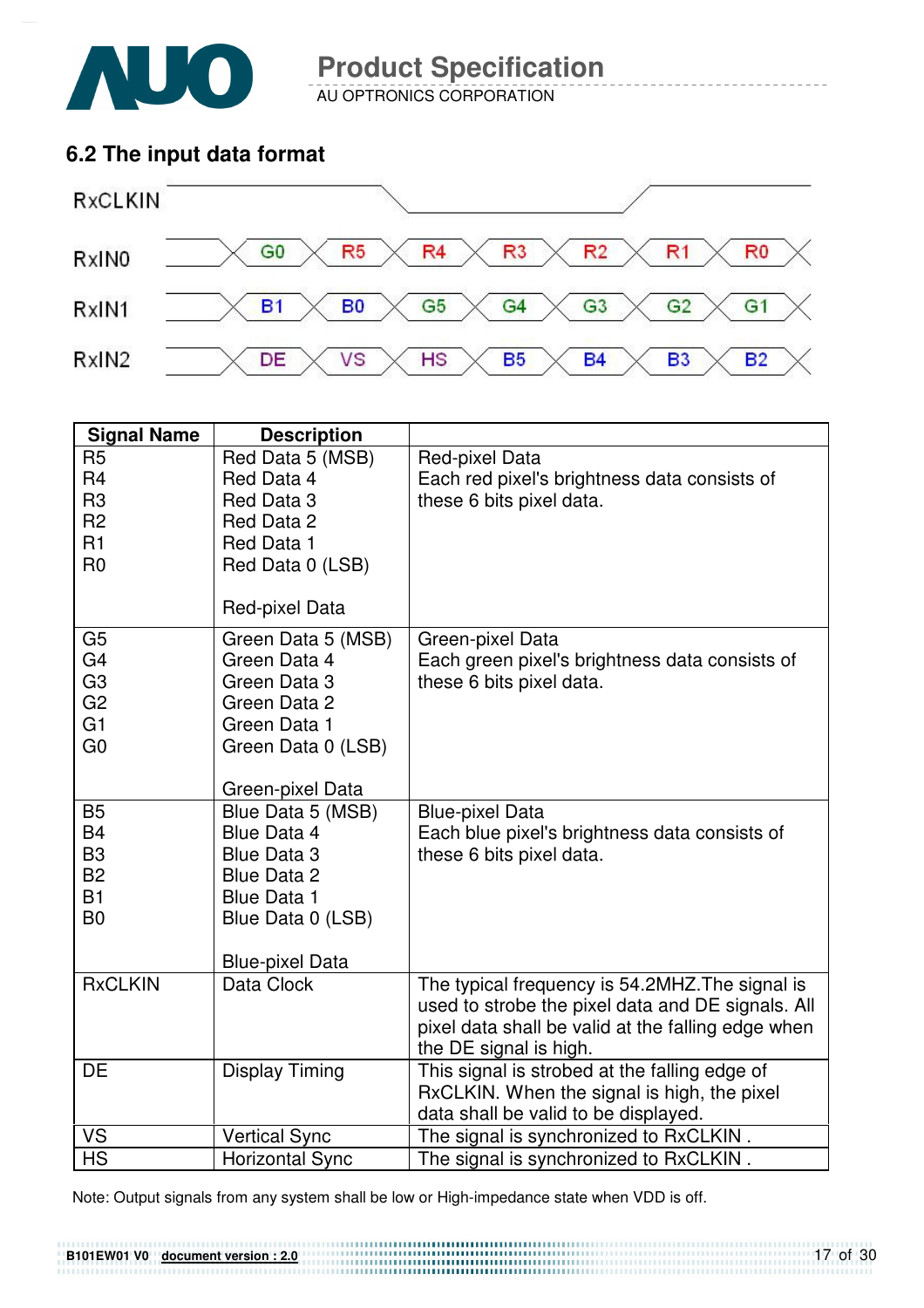

### **6.3 Integration Interface Requirement**

#### **6.3.1 Connector Description**

Physical interface is described as for the connector on module.

These connectors are capable of accommodating the following signals and will be following components.

| <b>Connector Name / Designation</b> | <b>For Signal Connector</b>      |
|-------------------------------------|----------------------------------|
| Manufacturer                        | <b>IPEX or compatible</b>        |
| Type / Part Number                  | IPEX 20455-040E-12 or compatible |
| <b>Mating Housing/Part Number</b>   | IPEX 20453-040T-11 or compatible |

#### **6.3.2 Pin Assignment**

LVDS is a differential signal technology for LCD interface and high speed data transfer device.

| Pin            | <b>Signal</b>      | <b>Description</b>                           |  |  |  |  |
|----------------|--------------------|----------------------------------------------|--|--|--|--|
| 1              | <b>GND</b>         | Ground                                       |  |  |  |  |
| $\overline{2}$ | <b>AVDD</b>        | Power Supply +3.3V                           |  |  |  |  |
| 3              | <b>AVDD</b>        | Power Supply +3.3V                           |  |  |  |  |
| $\overline{4}$ | <b>VEDID</b>       | EDID +3.3V Power                             |  |  |  |  |
| 5              | <b>NC</b>          | No Connection (Reserve)                      |  |  |  |  |
| 6              | CLK EDID           | <b>EDID Clock Input</b>                      |  |  |  |  |
| $\overline{7}$ | DAT EDID           | <b>EDID Data Input</b>                       |  |  |  |  |
| 8              | Rin0-              | -LVDSdifferential data input(R0-R5,G0)       |  |  |  |  |
| 9              | $Rin0+$            | +LVDSdifferential data input(R0-R5,G0)       |  |  |  |  |
| 10             | <b>GND</b>         | Ground                                       |  |  |  |  |
| 11             | Rin1-              | -LVDSdifferential data input(G1-G5,B0-B1)    |  |  |  |  |
| 12             | $Rin1+$            | +LVDSdifferential data input(G1-G5,B0-B1)    |  |  |  |  |
| 13             | <b>GND</b>         | Ground                                       |  |  |  |  |
| 14             | Rin <sub>2</sub> - | -LVDSdifferential data input(B2-B5,HS,VS,DE) |  |  |  |  |
| 15             | $Rin2+$            | +LVDSdifferential data input(B2-B5,HS,VS,DE) |  |  |  |  |
| 16             | <b>GND</b>         | Ground                                       |  |  |  |  |
| 17             | CIkIN-             | -LVDSdifferential clock input                |  |  |  |  |
| 18             | CIkIN+             | +LVDSdifferential clock input                |  |  |  |  |
| 19             | <b>GND</b>         | Ground-Shield                                |  |  |  |  |
| 20             | <b>NC</b>          | No Connection (Reserve)                      |  |  |  |  |
| 21             | <b>NC</b>          | No Connection (Reserve)                      |  |  |  |  |
| 22             | <b>GND</b>         | Ground-Shield                                |  |  |  |  |
| 23             | <b>NC</b>          | No Connection (Reserve)                      |  |  |  |  |
| 24             | <b>NC</b>          | No Connection (Reserve)                      |  |  |  |  |
| 25             | <b>GND</b>         | Ground-Shield                                |  |  |  |  |
| 26             | <b>NC</b>          | No Connection (Reserve)                      |  |  |  |  |
| 27             | <b>NC</b>          | No Connection (Reserve)                      |  |  |  |  |
| 28             | <b>GND</b>         | Ground-Shield                                |  |  |  |  |
| 29             | <b>NC</b>          | No Connection (Reserve)                      |  |  |  |  |
|                |                    | ,,,,,,,,,,,,,,,,,,,,,,,                      |  |  |  |  |

**B101EW01 V0 document version : 2.0**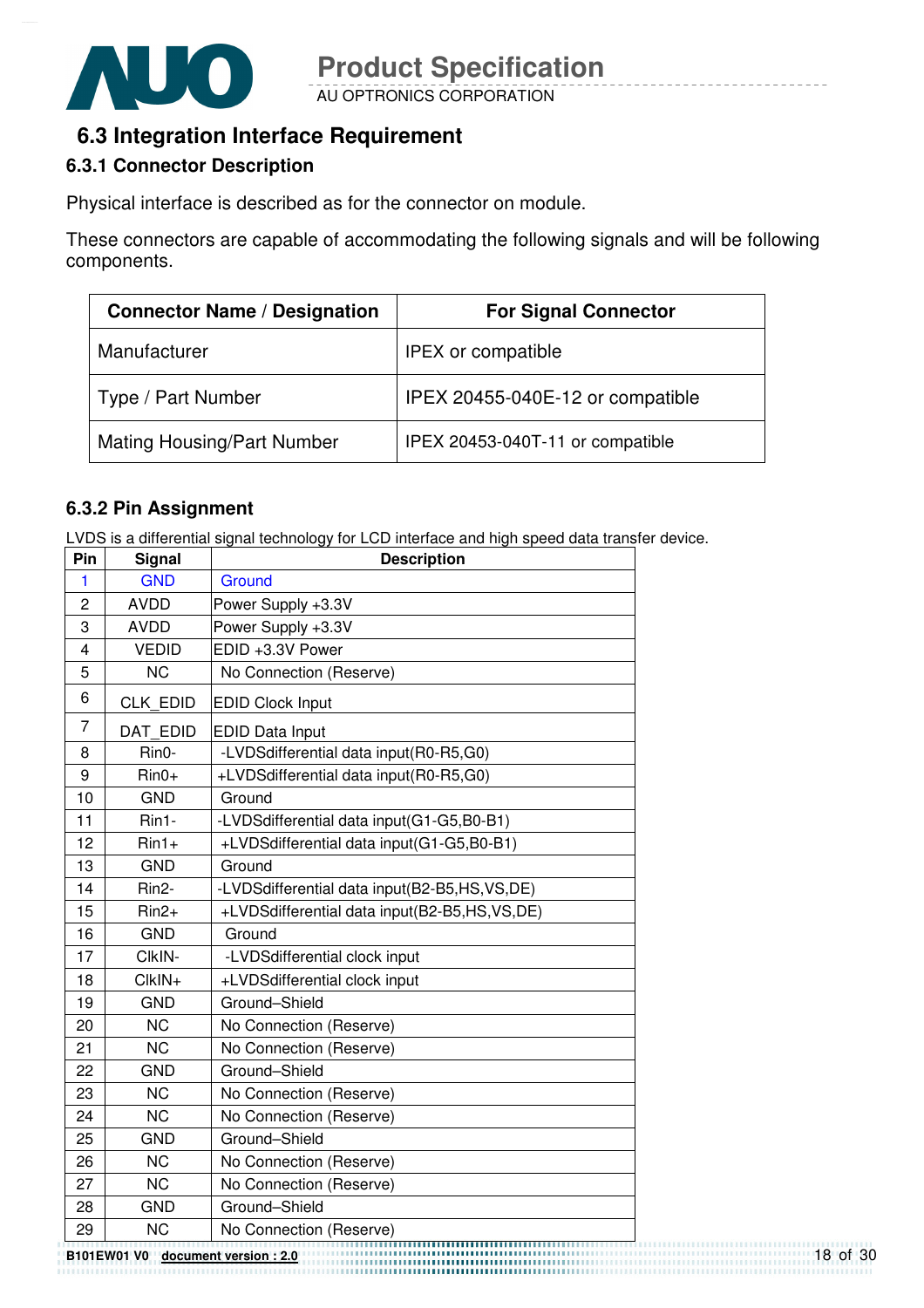

AU OPTRONICS CORPORATION

| 30 | NC.             | No Connection (Reserve)      |
|----|-----------------|------------------------------|
| 31 | <b>VLED GND</b> | <b>LED Ground</b>            |
| 32 | <b>VLED GND</b> | <b>LED Ground</b>            |
| 33 | <b>VLED GND</b> | <b>LED Ground</b>            |
| 34 | NC.             | No Connection (Reserve)      |
| 35 | <b>VPWM EN</b>  | System PWM Logic Input Level |
| 36 | <b>VLED EN</b>  | LED enable input level       |
| 37 | NC.             | No Connection (Reserve)      |
| 38 | VLED            | <b>LED Power Supply</b>      |
| 39 | VLED            | <b>LED Power Supply</b>      |
| 40 | VLED            | <b>LED Power Supply</b>      |

LVDS is a differential signal technology for LCD interface and high speed data transfer device.

#### **Note1**: Start from right side

**B101EW01 V0 document version : 2.0**



Note1: Input signals shall be low or High-impedance state when VDD is off.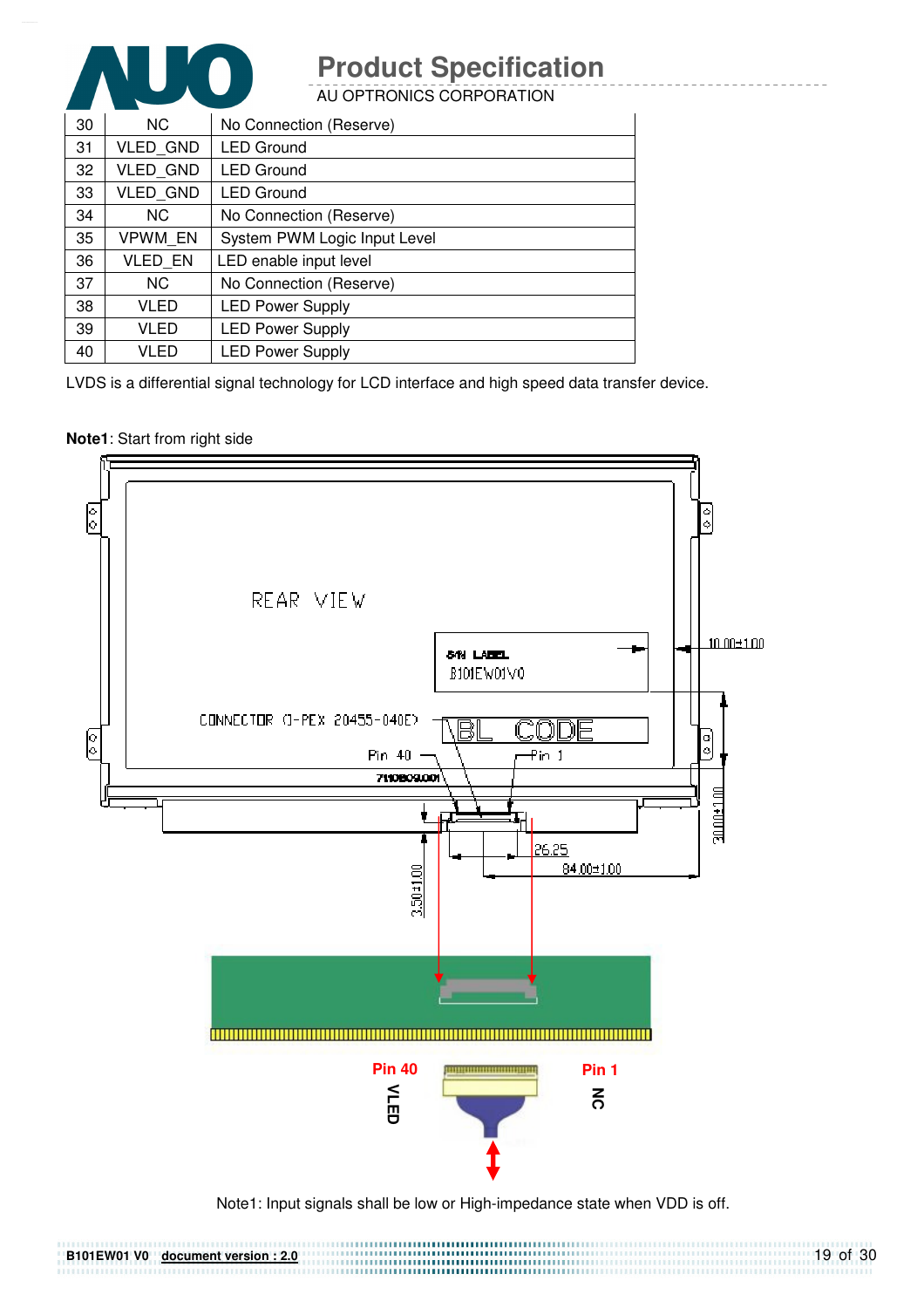

AU OPTRONICS CORPORATION **Product Specification** 

# **6.4 Interface Timing 6.4.1 Timing Characteristics**

Basically, interface timings should match the 1280 x 720 /60Hz manufacturing guide line timing.

| <b>Parameter</b>  |                        | Symbol                     | Min. | Typ. | Max. | Unit                          |
|-------------------|------------------------|----------------------------|------|------|------|-------------------------------|
| <b>Frame Rate</b> |                        |                            |      | 60   |      | Hz                            |
|                   | <b>Clock frequency</b> |                            | 57.2 | 61.5 | 80   | <b>MHz</b>                    |
|                   | <b>Period</b>          | $T_{V}$                    | 728  | 736  | 1023 |                               |
| <b>Vertical</b>   | <b>Active</b>          | $T_{VD}$                   | 720  | 720  | 720  | $T_{Line}$                    |
| <b>Section</b>    | <b>Blanking</b>        | $T_{VB}$                   | 8    | 16   | 303  |                               |
|                   | <b>Period</b>          | $\mathbf{T}_{\rm H}$       | 1310 | 1408 | 2047 |                               |
| <b>Horizontal</b> | <b>Active</b>          | $\mathsf{T}_{\mathsf{HD}}$ | 1280 | 1280 | 1280 | $\mathbf{T}_{\textsf{Clock}}$ |
| <b>Section</b>    | <b>Blanking</b>        | $\mathbf{T}_{\mathsf{HB}}$ | 30   | 128  | 767  |                               |

Note : DE mode only

#### **6.4.2 Timing diagram**

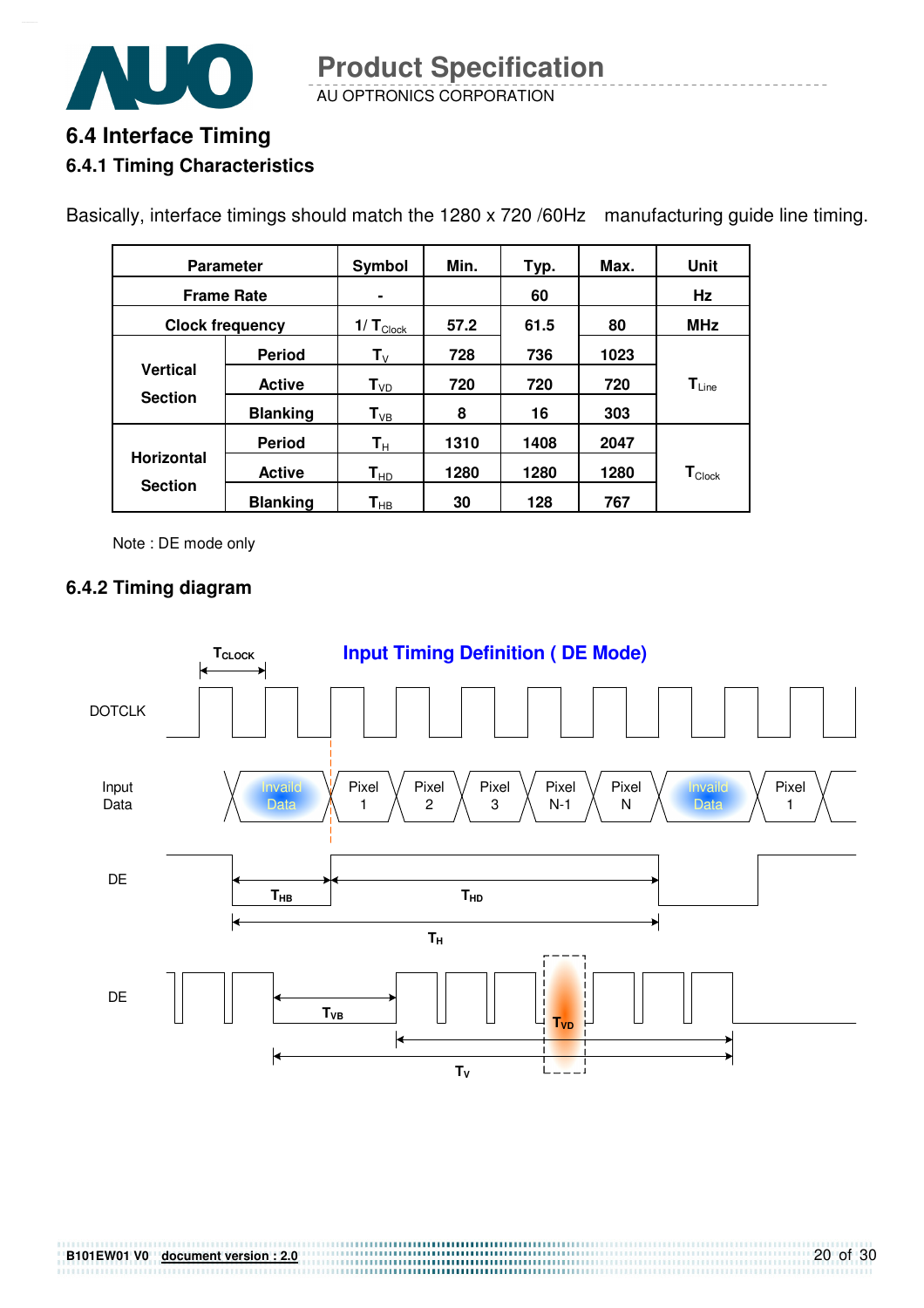

#### **6.5 Power Sequence**

#### **6.5.1 Panel Power Sequence**

VDD power and LED on/off sequence is as follows. Interface signals are also shown in the chart. Signals from any system shall be Hi-Z state or low level when VDD is off.



| <b>Power Sequence Timing</b> |             |          |         |                    |  |  |
|------------------------------|-------------|----------|---------|--------------------|--|--|
|                              |             |          |         |                    |  |  |
| <b>Parameter</b>             | Min.(ms)    | Typ.(ms) | Max(ms) | <b>Condition</b>   |  |  |
| T <sub>1</sub>               | 0.5         |          | 10      |                    |  |  |
| T <sub>2</sub>               | $\mathbf 0$ |          | 50      |                    |  |  |
| T <sub>3</sub>               | 200         |          |         |                    |  |  |
| <b>T4</b>                    | 0.5         |          | 10      |                    |  |  |
| T <sub>5</sub>               | 10          |          |         |                    |  |  |
| T <sub>6</sub>               | 10          |          |         |                    |  |  |
| T7                           | $\bf{0}$    |          |         |                    |  |  |
|                              | 10          |          | 200     | VLED=6~21V(Type I) |  |  |
| T <sub>8</sub>               | 10          |          |         | VLED=5V(type II)   |  |  |
| T9                           | $\bf{0}$    |          | 10      |                    |  |  |
| T <sub>10</sub>              | 200         | ٠        | ۰       |                    |  |  |
| <b>T11</b>                   | 0.5         | ۰        | 50      |                    |  |  |
| T <sub>12</sub>              | $\mathbf 0$ |          | 10      |                    |  |  |
| T <sub>13</sub>              | 400         |          |         |                    |  |  |

**B101EW01 V0 document version : 2.0**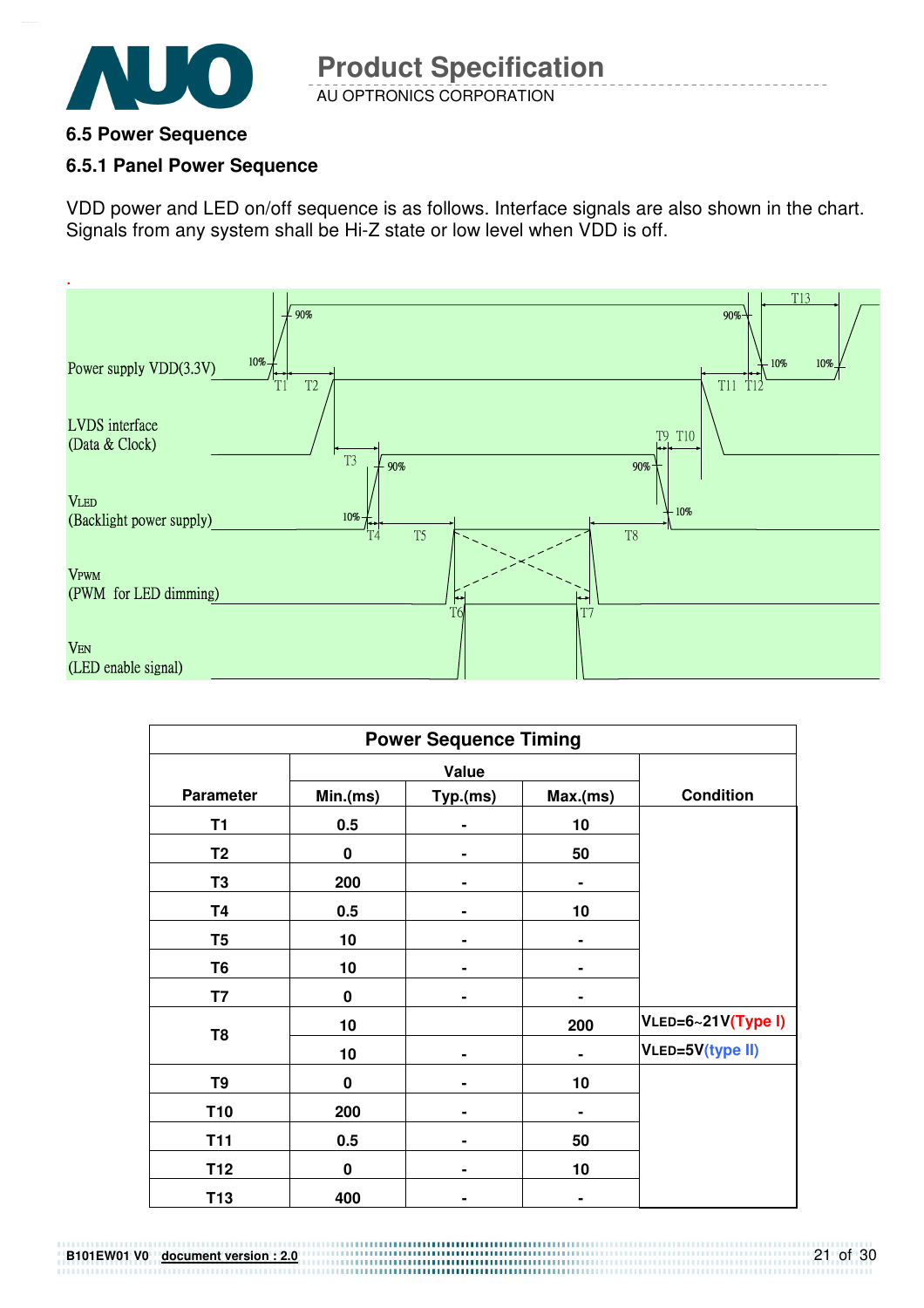

### **7. Panel Reliability Test**

### **7.1 Vibration Test**

**Test Spec:** 

- **•** Test method: Non-Operation
- Acceleration: 1.5 G
- Frequency: 10 500Hz Random
- Sweep: 30 Minutes each Axis (X, Y, Z)

#### **7.2 Shock Test**

**Test Spec:** 

- **•** Test method: Non-Operation
- Acceleration: 220 G, Half sine wave
- Active time: 2 ms
- Pulse: X,Y,Z .one time for each side

### **7.3 Reliability Test**

| <b>Items</b>                                | <b>Required Condition</b>                     | <b>Note</b> |
|---------------------------------------------|-----------------------------------------------|-------------|
| <b>Temperature</b><br><b>Humidity Bias</b>  | Ta= 40℃, 90%RH, 300h                          |             |
| <b>High Temperature</b><br><b>Operation</b> | Ta= 50℃, Dry, 300h                            |             |
| <b>Low Temperature</b><br><b>Operation</b>  | Ta= 0℃, 300h                                  |             |
| <b>High Temperature</b><br><b>Storage</b>   | Ta= 60℃, 35%RH, 300h                          |             |
| <b>Low Temperature</b><br><b>Storage</b>    | Ta= -20℃, 50%RH, 250h                         |             |
| <b>Thermal Shock</b><br>Test                | Ta=-20℃to 60℃, Duration at 30 min, 100 cycles |             |
| <b>ESD</b>                                  | Contact : ±8 KV                               | Note 1      |
|                                             | Air: ±15 KV                                   |             |

**Note1:** According to EN 61000-4-2 , ESD class B: Some performance degradation allowed. No data lost

. Self-recoverable. No hardware failures.

**Remark:** MTBF (Excluding the LED): 30,000 hours with a confidence level 90%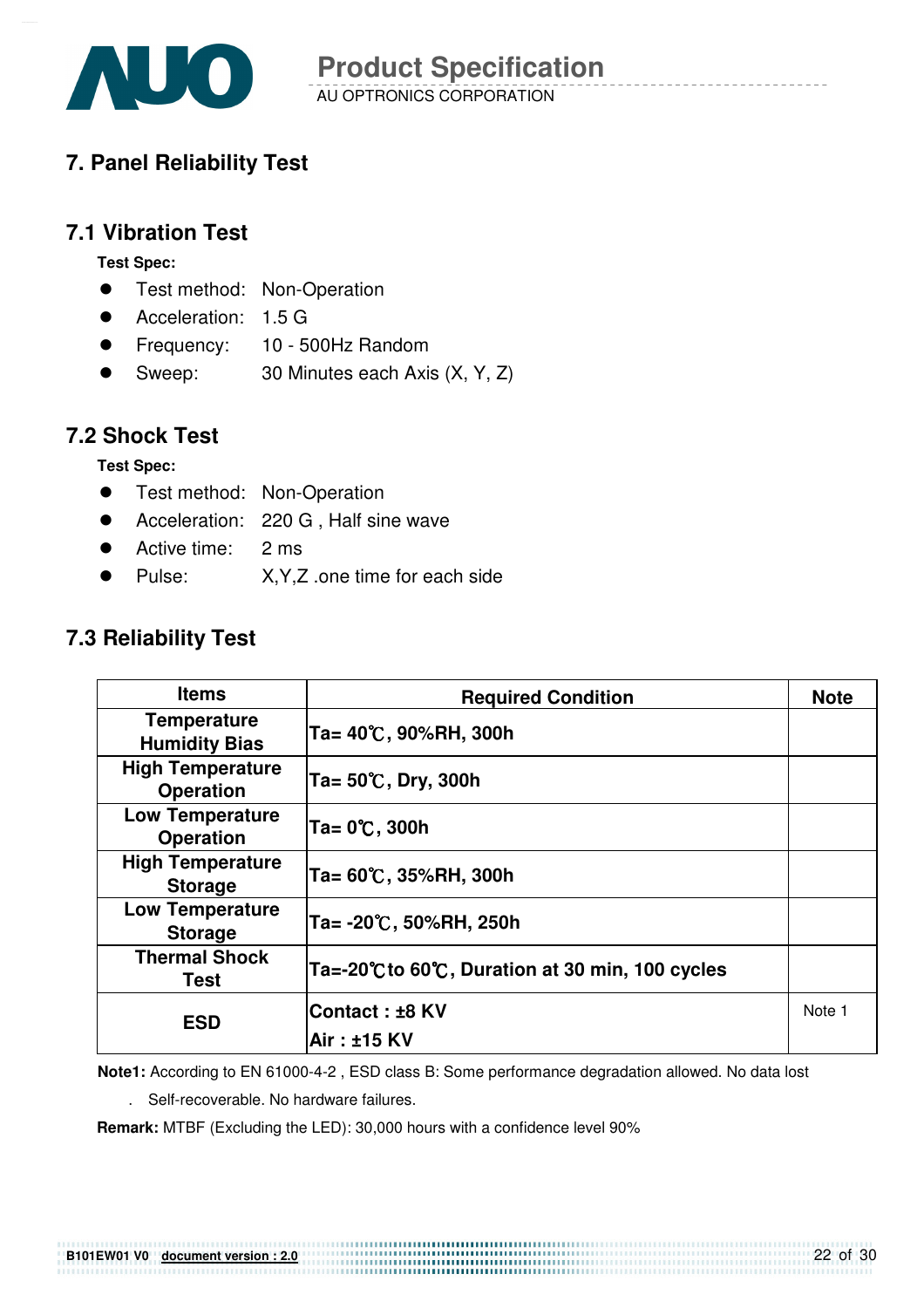

**B101EW01 V0 document version : 2.0**

AU OPTRONICS CORPORATION

### **8. Mechanical Characteristics**

### **8.1 LCM Outline Dimension**

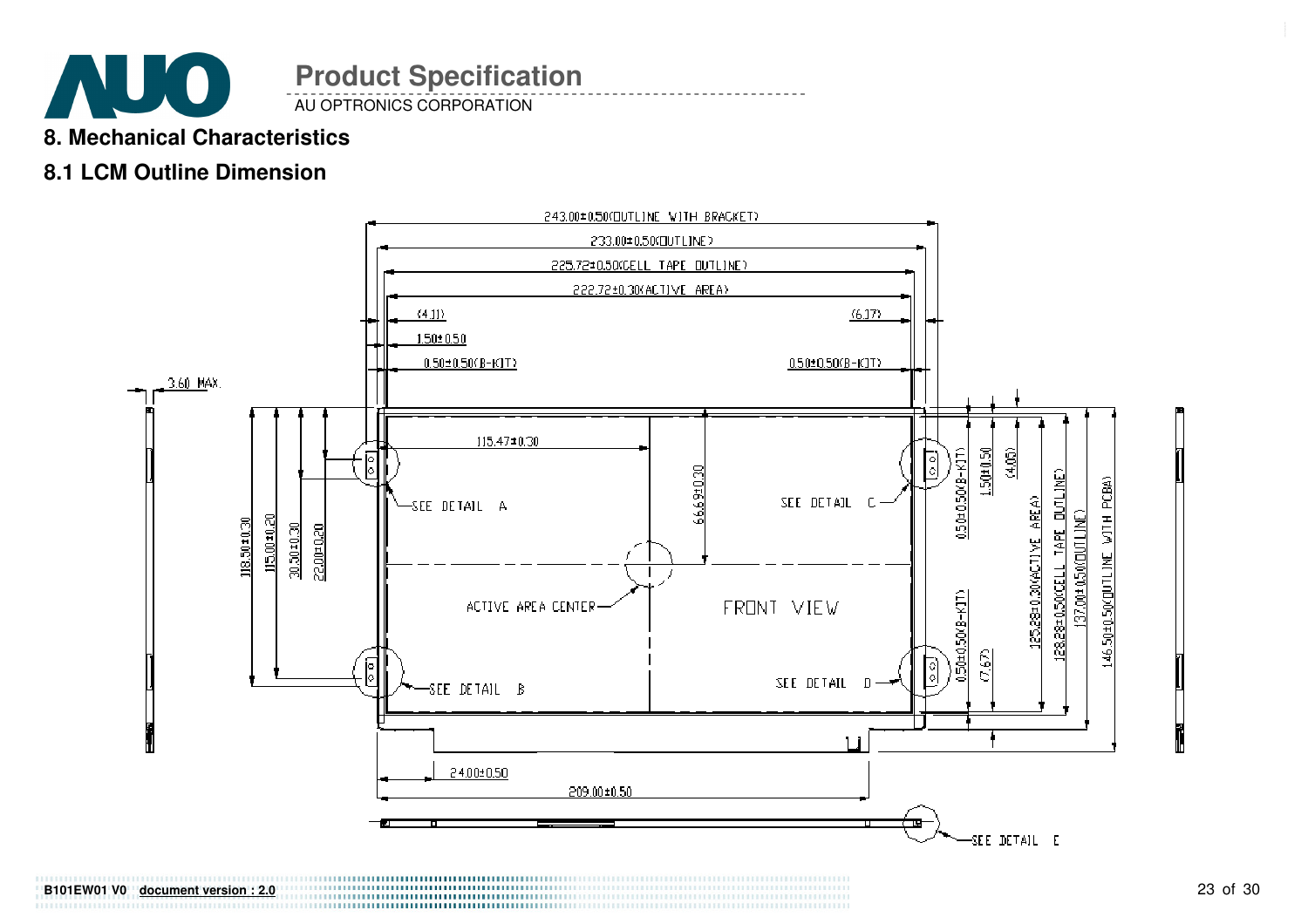

AU OPTRONICS CORPORATION









DETAIL E<br>SCALE 3.000

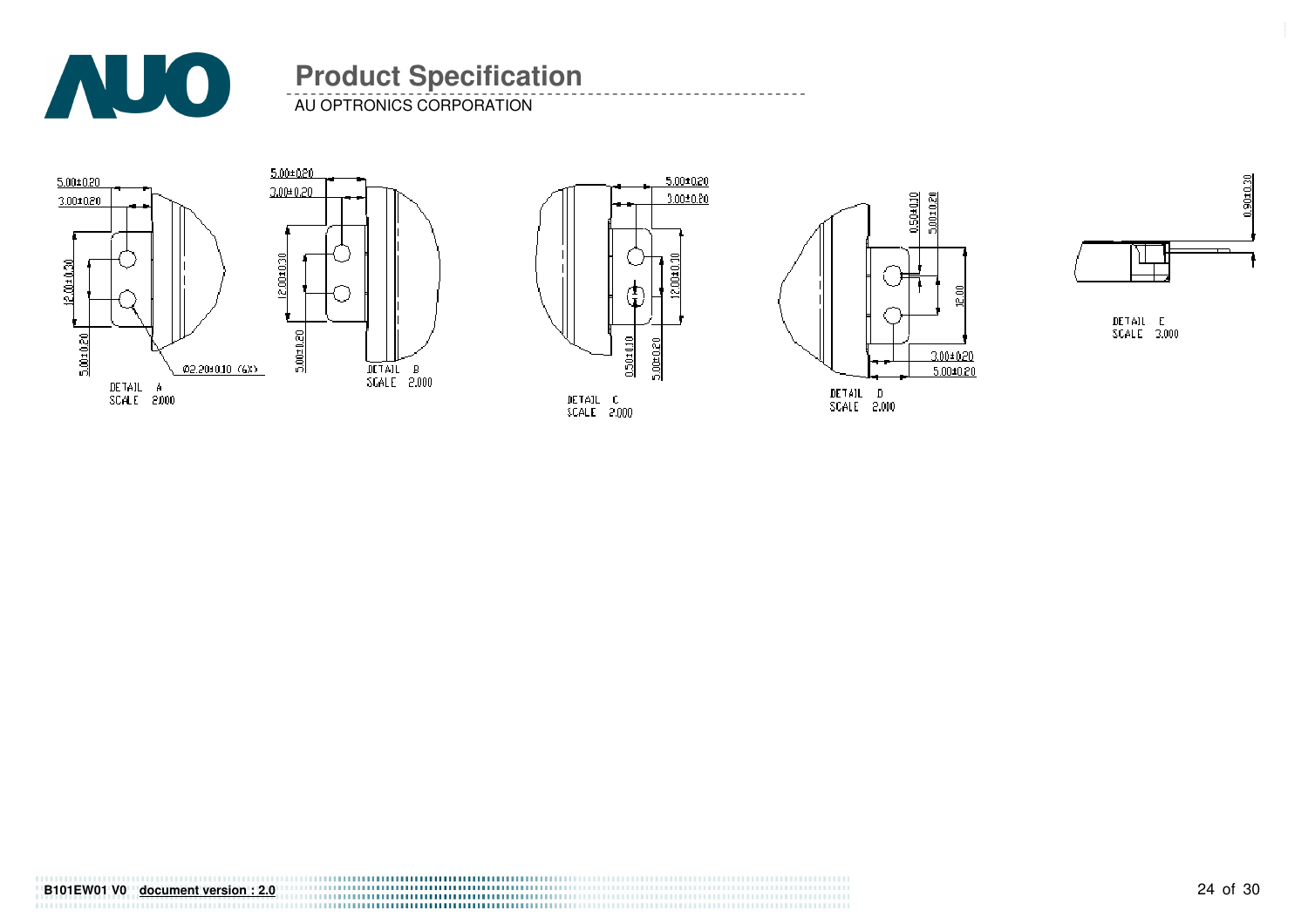

**B101EW01 V0 document version : 2.0**

AU OPTRONICS CORPORATION

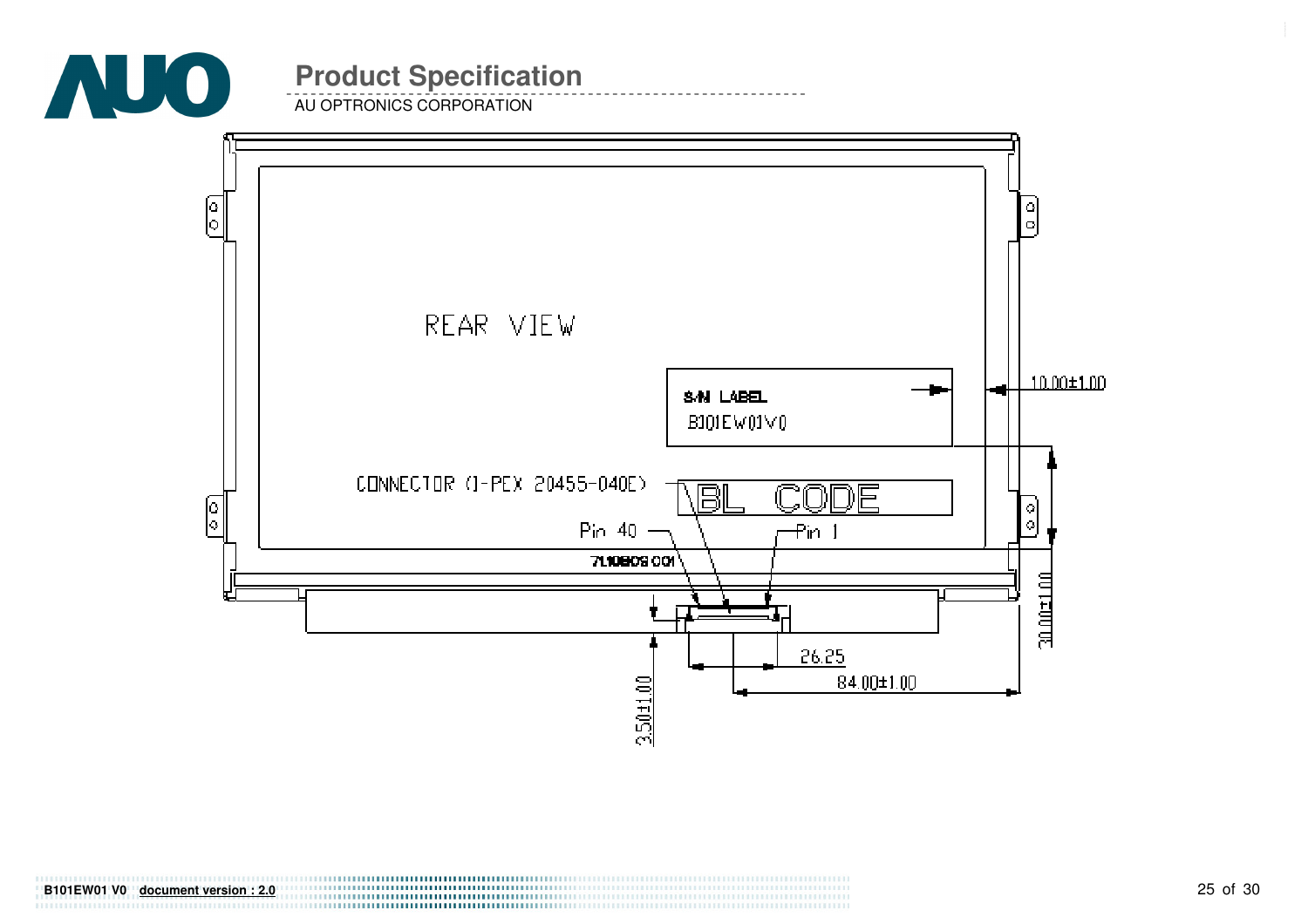

AU OPTRONICS CORPORATION

### **9.1 Shipping Label Format**



\* H/W code control table :

| <b>IC Combination</b> |                | <b>Control Code</b> | H/W |
|-----------------------|----------------|---------------------|-----|
| Source                | Novatek        | OAXXG               | OΑ  |
| Gate                  | <b>Novatek</b> |                     |     |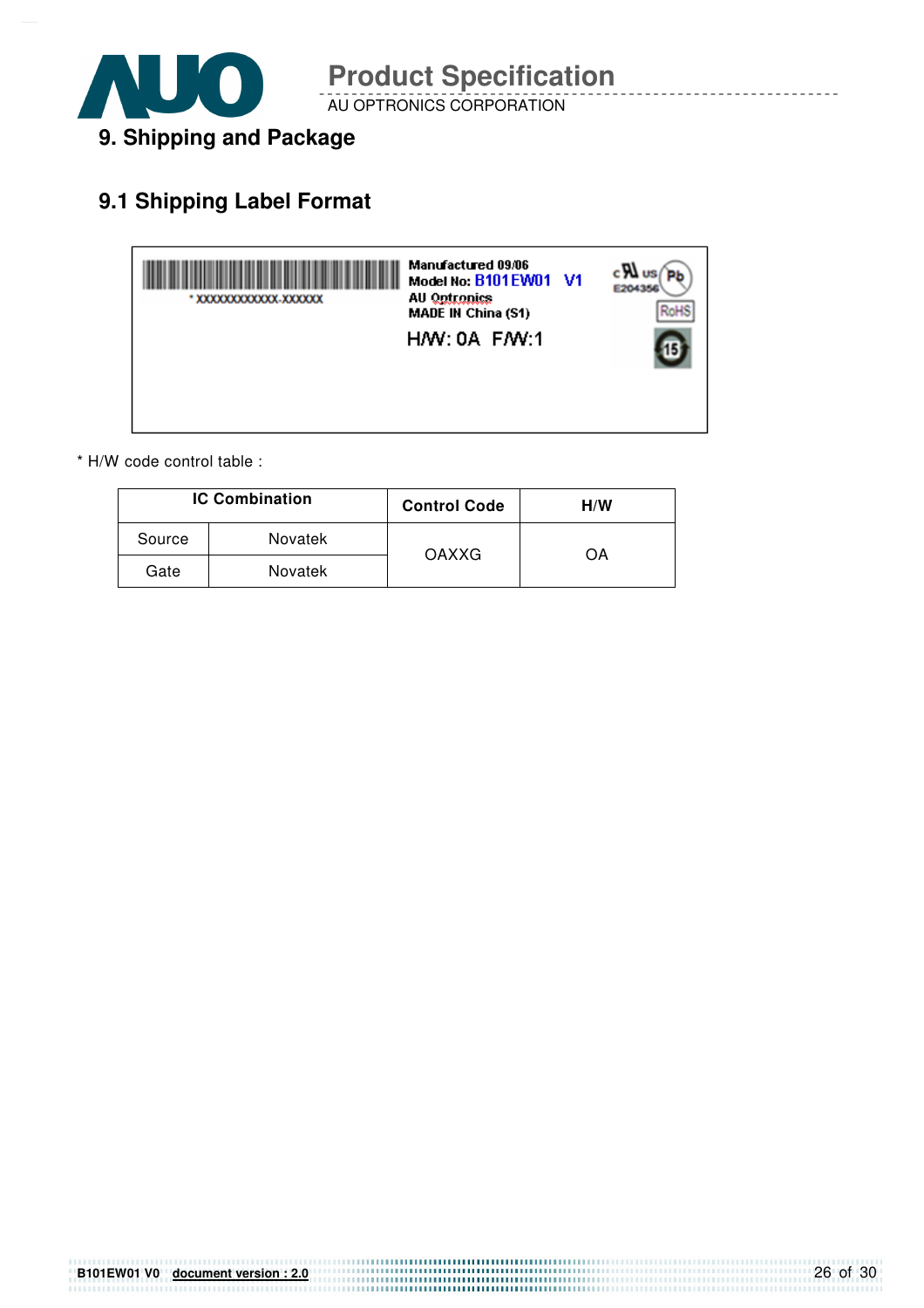

AU OPTRONICS CORPORATION

### **9.2 Carton package**



### **9.3 Shipping package of palletizing sequence**



27 of 30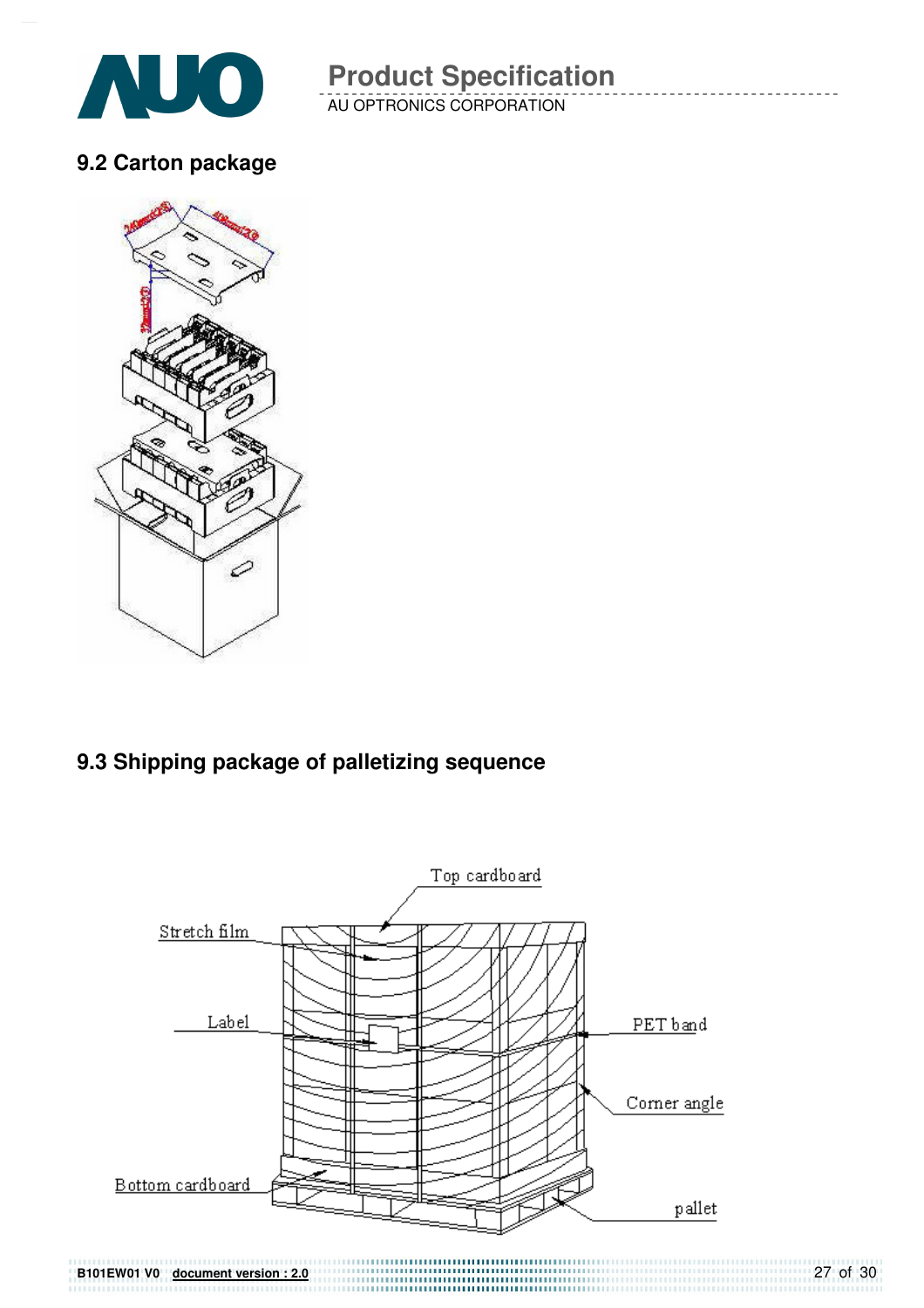

AU OPTRONICS CORPORATION

# **10. Appendix: EDID description**

#### **B101EW01 V0 EDID Code**

| <b>Address</b> | <b>FUNCTION</b>                                          | Value          | Value      | Value       |
|----------------|----------------------------------------------------------|----------------|------------|-------------|
| <b>HEX</b>     |                                                          | <b>HEX</b>     | <b>BIN</b> | <b>DEC</b>  |
| 00             | Header                                                   | $00\,$         | 00000000   | $\mathbf 0$ |
| 01             |                                                          | FF             | 11111111   | 255         |
| 02             |                                                          | <b>FF</b>      | 11111111   | 255         |
| 03             |                                                          | <b>FF</b>      | 11111111   | 255         |
| 04             |                                                          | FF             | 11111111   | 255         |
| 05             |                                                          | <b>FF</b>      | 11111111   | 255         |
| 06             |                                                          | <b>FF</b>      | 11111111   | 255         |
| 07             |                                                          | 00             | 00000000   | $\pmb{0}$   |
| 08             | EISA Manuf. Code LSB                                     | 06             | 00000110   | 6           |
| 09             | <b>Compressed ASCII</b>                                  | AF             | 10101111   | 175         |
| 0A             | Product Code                                             | D <sub>5</sub> | 11010101   | 213         |
| 0B             | hex, LSB first                                           | $10$           | 00010000   | 16          |
| 0C             | 32-bit ser #                                             | 00             | 00000000   | $\pmb{0}$   |
| 0 <sub>D</sub> |                                                          | 00             | 00000000   | $\pmb{0}$   |
| 0E             |                                                          | 00             | 00000000   | $\pmb{0}$   |
| 0F             |                                                          | 00             | 00000000   | 0           |
| 10             | Week of manufacture                                      | 01             | 00000001   | 1           |
| 11             | Year of manufacture                                      | 13             | 00010011   | 19          |
| 12             | EDID Structure Ver.                                      | 01             | 00000001   | 1           |
| 13             | EDID revision #                                          | 03             | 00000011   | 3           |
| 14             | Video input def. (digital I/P, non-TMDS,<br>CRGB)        | 80             | 10000000   | 128         |
| 15             | Max H image size<br>(rounded to cm)                      | 16             | 00010110   | 22          |
| 16             | Max V image size (rounded to cm)                         | 0D             | 00001101   | 13          |
| 17             | <b>Display Gamma</b><br>(=(gamma*100)-100)               | 78             | 01111000   | 120         |
| 18             | Feature support (no DPMS, Active OFF,<br>RGB, tmg Blk#1) | 0A             | 00001010   | 10          |
| 19             | Red/green low bits (Lower 2:2:2:2 bits)                  | D <sub>1</sub> | 11010001   | 209         |
| <b>1A</b>      | Blue/white low bits (Lower 2:2:2:2 bits)                 | 15             | 00010101   | 21          |
| 1B             | Red x (Upper 8 bits)                                     | 94             | 10010100   | 148         |
| 1C             | Red y/ highER 8 bits                                     | 56             | 01010110   | 86          |
| 1D             | Green x                                                  | 55             | 01010101   | 85          |
| <b>1E</b>      | Green y                                                  | 93             | 10010011   | 147         |
| 1F             | Blue x                                                   | 29             | 00101001   | 41          |
| 20             | Blue y                                                   | 23             | 00100011   | 35          |
| 21             | White x                                                  | 50             | 01010000   | 80          |
| 22             | White y                                                  | 54             | 01010100   | 84          |
| 23             | Established timing 1                                     | $00\,$         | 00000000   | $\pmb{0}$   |
| 24             | Established timing 2                                     | $00\,$         | 00000000   | $\pmb{0}$   |
| 25             | Established timing 3                                     | $00\,$         | 00000000   | $\pmb{0}$   |
| 26             | Standard timing #1                                       | 01             | 00000001   | 1           |
| ${\bf 27}$     |                                                          | 01             | 00000001   | 1           |

**B101EW01 V0 document version : 2.0**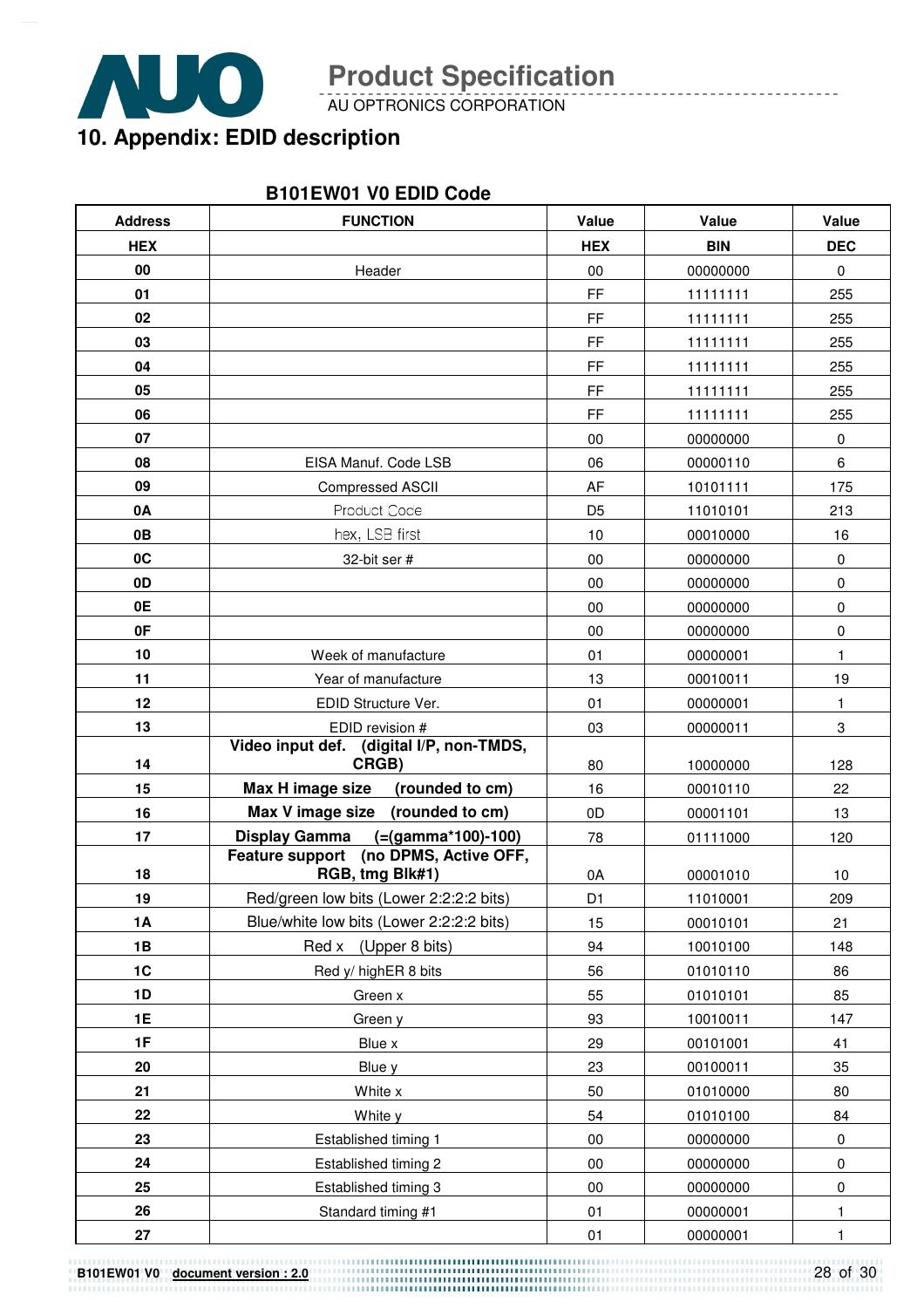

AU OPTRONICS CORPORATION

| 28 | Standard timing #2                                | 01             | 00000001 | 1           |
|----|---------------------------------------------------|----------------|----------|-------------|
| 29 |                                                   | 01             | 00000001 | 1           |
| 2A | Standard timing #3                                | 01             | 00000001 | 1           |
| 2B |                                                   | 01             | 00000001 | 1           |
| 2C | Standard timing #4                                | 01             | 00000001 | 1           |
| 2D |                                                   | 01             | 00000001 | 1           |
| 2E | Standard timing #5                                | 01             | 00000001 | 1           |
| 2F |                                                   | 01             | 00000001 | 1           |
| 30 | Standard timing #6                                | 01             | 00000001 | 1           |
| 31 |                                                   | 01             | 00000001 | 1           |
| 32 | Standard timing #7                                | 01             | 00000001 | 1           |
| 33 |                                                   | 01             | 00000001 | 1           |
| 34 | Standard timing #8                                | 01             | 00000001 | 1           |
| 35 |                                                   | 01             | 00000001 | 1           |
| 36 | <b>LSB</b><br>Pixel Clock/10000                   | 06             | 00000110 | 6           |
| 37 | Pixel Clock/10000 USB                             | 18             | 00011000 | 24          |
| 38 | Horz active Lower 8bits                           | 00             | 00000000 | $\mathbf 0$ |
| 39 | Horz blanking Lower 8bits                         | 70             | 01110000 | 112         |
| 3A | HorzAct:HorzBlnk<br>Upper 4:4 bits                | 50             | 01010000 | 80          |
| 3B | Vertical Active Lower 8bits                       | D <sub>0</sub> | 11010000 | 208         |
| 3C | <b>Vertical Blanking</b><br>Lower 8bits           | 10             | 00010000 | 16          |
| 3D | Vert Act: Vertical Blanking<br>(upper 4:4 bit)    | 20             | 00100000 | 32          |
| 3E | HorzSync. Offset                                  | 30             | 00110000 | 48          |
| 3F | HorzSync. Width                                   | 20             | 00100000 | 32          |
| 40 | VertSync.Offset: VertSync.Width                   | 36             | 00110110 | 54          |
| 41 | Horz‖ Sync Offset/Width Upper 2bits               | 00             | 00000000 | $\mathbf 0$ |
| 42 | Horizontal Image Size Lower 8bits                 | DE             | 11011110 | 222         |
| 43 | Vertical Image Size Lower 8bits                   | 7D             | 01111101 | 125         |
| 44 | Horizontal & Vertical Image Size (upper 4:4 bits) | 00             | 00000000 | 0           |
| 45 | Horizontal Border (zero for internal LCD)         | 00             | 00000000 | $\pmb{0}$   |
| 46 | (zero for internal LCD)<br><b>Vertical Border</b> | $00\,$         | 00000000 | $\pmb{0}$   |
|    | Signal (non-intr, norm, no stero, sep sync, neg   |                |          |             |
| 47 | pol)                                              | 18             | 00011000 | 24          |
| 48 | Detailed timing/monitor                           | $00\,$         | 00000000 | 0           |
| 49 | descriptor #2                                     | $00\,$         | 00000000 | $\pmb{0}$   |
| 4Α |                                                   | 00             | 00000000 | $\pmb{0}$   |
| 4B |                                                   | 0F             | 00001111 | 15          |
| 4C |                                                   | $00\,$         | 00000000 | $\pmb{0}$   |
| 4D |                                                   | $00\,$         | 00000000 | $\pmb{0}$   |
| 4E |                                                   | $00\,$         | 00000000 | $\pmb{0}$   |
| 4F |                                                   | 00             | 00000000 | $\pmb{0}$   |
| 50 |                                                   | 00             | 00000000 | $\pmb{0}$   |
| 51 |                                                   | $00\,$         | 00000000 | $\pmb{0}$   |
| 52 |                                                   | $00\,$         | 00000000 | $\pmb{0}$   |
| 53 |                                                   | 00             | 00000000 | $\pmb{0}$   |
| 54 |                                                   | $00\,$         | 00000000 | $\pmb{0}$   |
| 55 |                                                   | $00\,$         | 00000000 | $\pmb{0}$   |